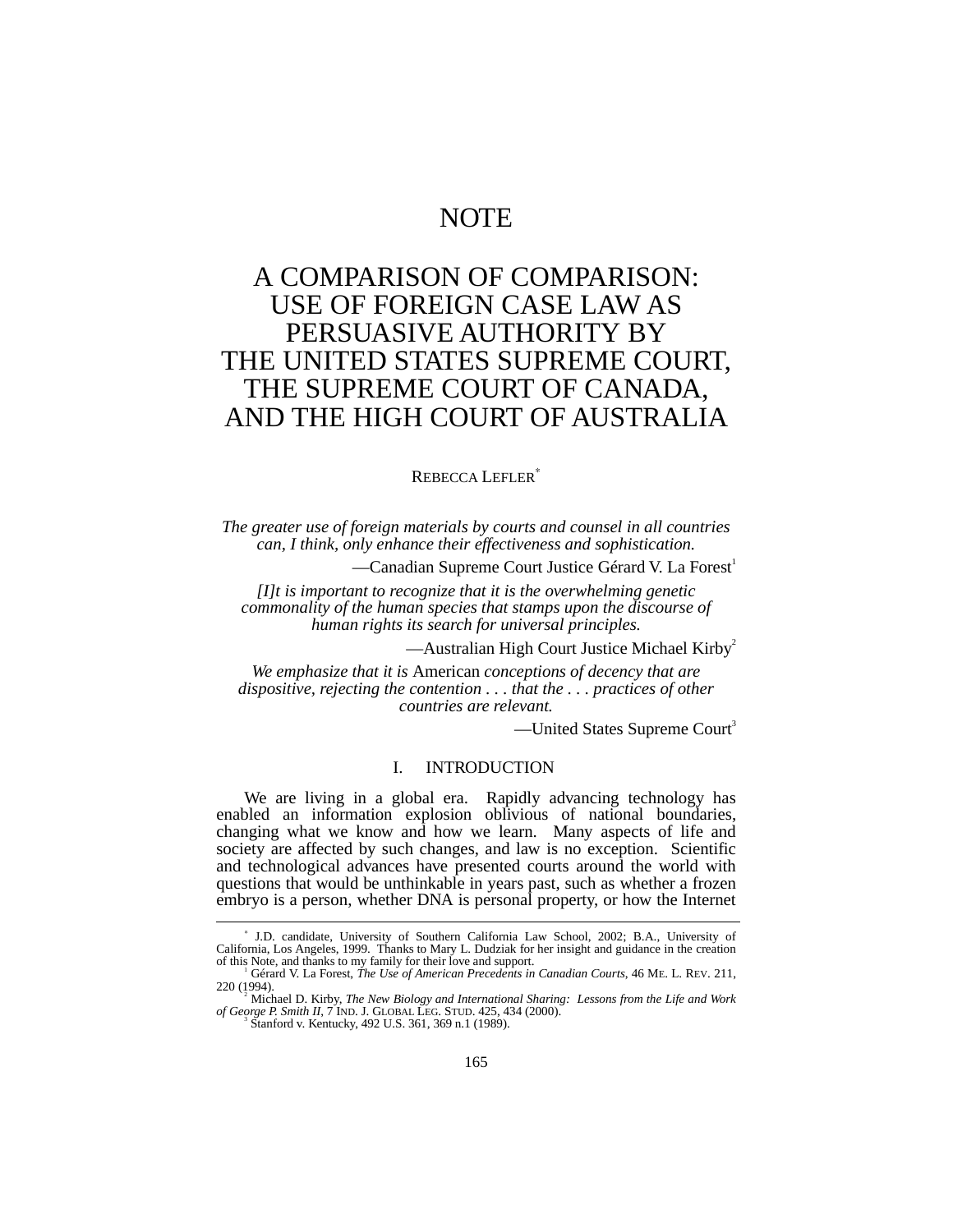should be regulated. Age-old legal issues also continue to be debated, but the difference in this global era is that they are less jurisdiction bound than ever before. With access to information from around the world at their fingertips, courts facing important legal issues can read, assess, and learn from other courts' opinions and discussions of similar problems. Many courts engage in this type of comparative analysis, asserting that their jurisprudence is enlightened and enriched as a result.

By contrast, the world view commonly expressed in the U.S. Supreme Court's jurisprudence does not reflect the same regard for foreign case law. Shirley S. Abrahamson and Michael J. Fisher have stated that "the American bench and bar are rarely reaching beyond our national borders when seeking guidance in resolving domestic legal issues." 4 This is not a recent phenomenon; American courts have always been reluctant to employ foreign decisions other than the historic English cases used to explain common law roots.<sup>5</sup> And the courts are by no means the only ones making such omissions; as Mathias Reimann has pointed out, "In the United States today, [international] comparative law does not play nearly as prominent a role in teaching, scholarship, and practice as one would expect in our allegedly cosmopolitan age.<sup>36</sup> Bruce Ackerman has noted that in a world where technology is making worldwide information available at our fingertips, "the global transformation has not yet had the slightest impact on American constitutional thought. The typical American judge would not think of learning from an opinion by the German or French constitutional court." Instead, foreign law is treated as inherently suspicious.<sup>8</sup> John H. Langbein has commented, "American legal dialogue starts from the premise that no relevant insights are to be found beyond the water's edge."<sup>9</sup> Indeed, the works of the U.S. Supreme Court confirm such observations.

This Note discusses the various ways in which available comparative jurisprudence has been rejected by the U.S. Supreme Court, especially in contrast to the Supreme Court of Canada and the High Court of Australia. I chose these two countries primarily because, like the United States, they originated from British common law roots and have had similar social and economic developments. Also like the United States, these Courts have control over their dockets and can thus choose to address cases that contain important issues facing their countries.<sup>10</sup> Furthermore, the judiciaries in all

 $\overline{\phantom{a}}$  Shirley S. Abrahamson & Michael J. Fischer, *All the World's a Courtroom: Judging in the New Millenium*, 26 HOFSTRA L. REV. 273, 276 (1997). <sup>5</sup>

*Id.* at 276-77.

Mathias Reimann, *Stepping Out of the European Shadow: Why Comparative Law in the United States Must Develop its Own Agenda*, 46 AM. J. COMP. L. 637, 637 (1998). <sup>7</sup>

Bruce Ackerman, *The Rise of World Constitutionalism*, 83 VA. L. REV. 771, 772 (1997).

Abrahamson & Fischer, *supra* note 4, at 275–76. <sup>9</sup>

John H. Langbein, *The Influence of Comparative Procedure in the United States*, 43 AM. J. COMP. L. 545, 547 (1995). <sup>10</sup> "Judicial freedom to choose cases varies from country to country and from court to court,

depending on the extent of legislatively granted docket control. Some courts must decide nearly every case that comes to them; those courts typically become overloaded with routine disputes between private parties and therefore cannot focus on cases they might regard as especially important. Other courts, for instance the United States Supreme Court, enjoy nearly complete control over their dockets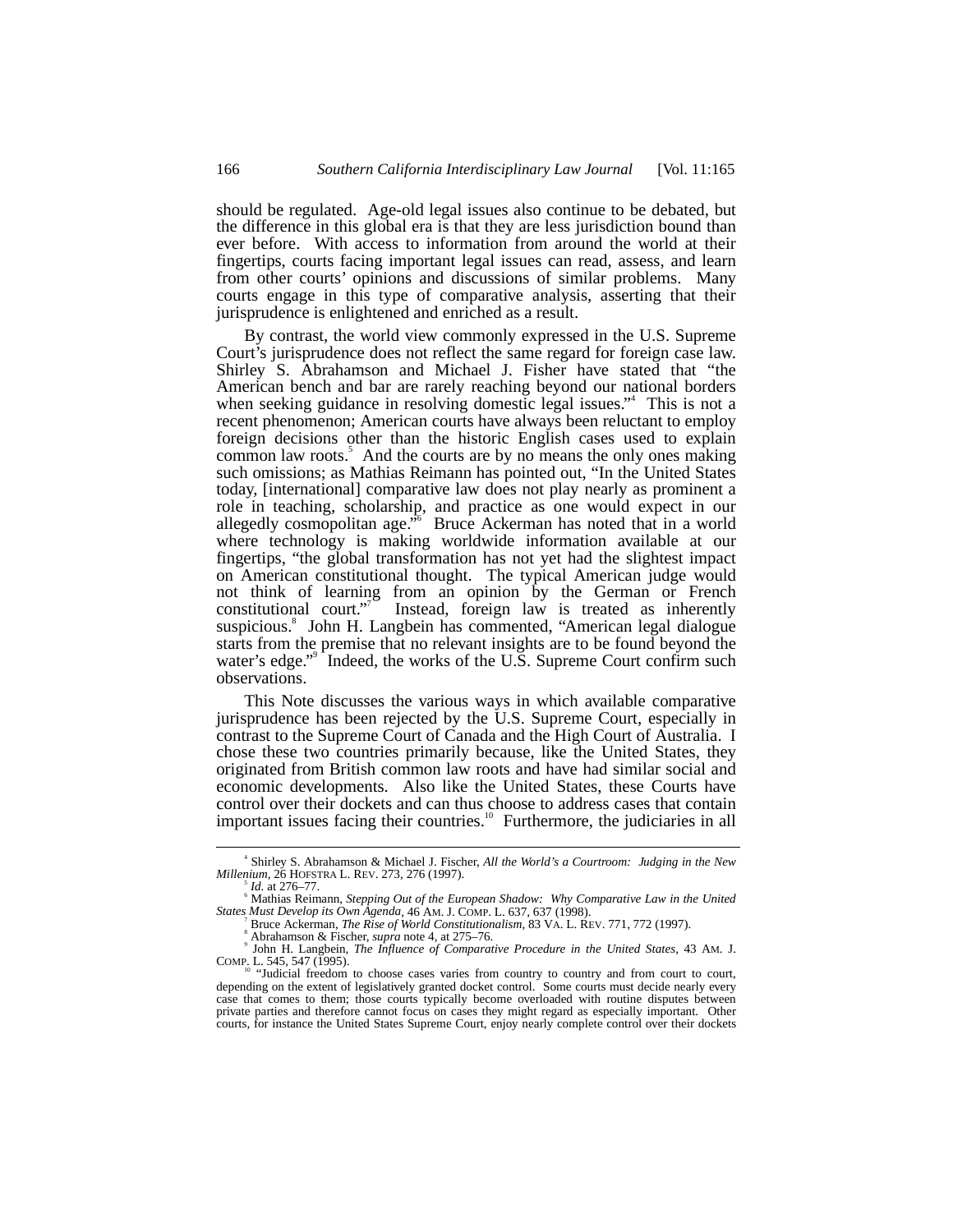three countries tend to play comparable roles, and in each country judicial power in recent decades has expanded similarly in two ways: by entering into realms traditionally dominated by majoritarian institutions, and by extending court-like procedures into decisionmaking and negotiating arenas not previously characterized by such procedures.<sup>11</sup> All of these commonalities allow sufficient ground to make a useful comparison between the three Courts' uses of foreign case law.

Part II discusses some of the general values of comparative analysis in jurisprudential dialogue and explores some of the justices' academic writings and speeches. Part III demonstrates international comparison in practice. Cases from Canada, Australia, and the United States are discussed, focusing first on standing issues and second on criminal sentencing. Throughout this Note, the question remains: What effects, if any, will result from failing to engage in comparative analysis with similar courts? Although this question remains unanswered regarding the future, the immediate result seems clear: the U.S. is missing out on a growing legal dialogue being created and developed by some of the world's most brilliant legal minds. Not only does America lose the wisdom such dialogue advances, but the opportunity for U.S. contribution and influence is being forfeited as well.

## II. THE DEBATE OVER THE BENEFITS OF COMPARATIVE ANALYSIS

Scholars generally support comparative legal analysis. As P. John Kozyris has said, "Comparative law not only provides alternative solutions to be used in legal reform but also gives us a better understanding of our existing law."<sup>12</sup> Bruce Ackerman has noted:

Places like Germany or Italy or the European Union or India will be passing the fifty-year mark in their experiments with written texts and constitutional courts; France and Spain will soon be experiencing the distinctive challenges of a second full generation of judicial review. Even if all these initiatives run aground over the next decades, they still add up to a formidable fund of experience for comparative investigation.<sup>1</sup>

Science, literature, and other disciplines recognize the value of foreign scholars' research and formulation of new theories. Kozyris has noted that "[a]ny science, theoretical or applied, that would limit itself to one nation would be laughable."<sup>14</sup> Law may not be a science subject to the same discovery of "truth" as is possible in the physical realm;<sup>15</sup> nevertheless, it is

and, therefore, may choose which issues they will decide." CHARLES R. EPP, THE RIGHTS REVOLUTION: LAWYERS, ACTIVISTS, AND SUPREME COURTS IN COMPARATIVE PERSPECTIVE 14-15 (1998).<br>"See C. Neil Tate & Torbjörn Vallinder, *Jud* 

THE GLOBAL EXPANSION OF GLOBAL POWER 516–18 (C. New Horizons Comparative Law for the Twenty-First Century: New Horizons and New Technologies, 69 TUL. L. REV. 165, 167 (1994).

<sup>&</sup>lt;sup>13</sup> Ackerman, *supra* note 7, at 774–75.<br><sup>14</sup> Kozyris, *supra* note 12, at 167.<br><sup>15</sup> "Here [in the U.S.], the idea of law as a science has been dead for at least half a century." Reimann, *supra* note 6, at 643.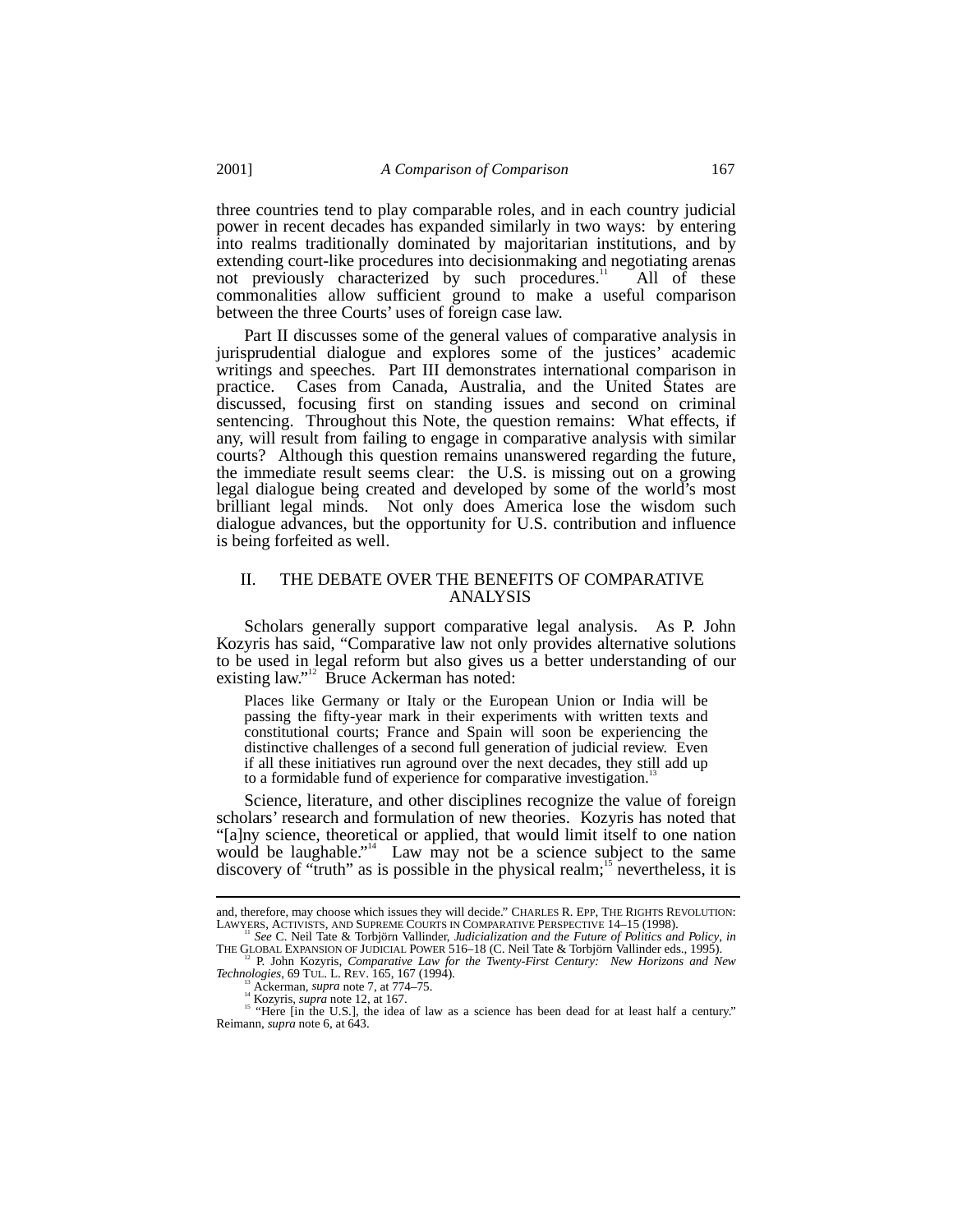a universal phenomenon not restricted to particular societies. Those who study and create law, James Gordley has argued, "should no more ignore what [foreign jurists] say than an American physicist should ignore a<br> $C<sub>ext{emren</sub> on an Italian <sup>116</sup>$ German or an Italian."

Adopting a position more receptive to international comparative law in the United States would not be a significant departure from current practices; in a way, American judges and lawyers are already comparativists. The cases and laws of the fifty states provide us with plenty of substantive material to debate. This is the way American law is taught—through fact patterns and cases, arguments and counterarguments, comparisons and contrasts. Kozyris has noted, "We reward students not so much for right answers as for seeing as many angles as possible and for arguing in every plausible policy direction, which necessitates transcending the boundaries of any one jurisdiction.<sup>"17</sup> 17 Thus, American jurists are generally experienced comparativists, yet the use of international comparative analysis is rarely employed.

Perhaps this is because American law has in recent decades been "exported" to much of the rest of the world. Canadian Supreme Court Justice Claire L'Heureux-Dubé has said:

As the bonds of colonialism loosened, the prominence of American jurisprudence grew throughout the world. This is particularly true in the field of constitutionalism and human rights. The very concept of judicial review of legislation in accordance with guaranteed rights originated in the U.S. Supreme Court, in the classic case of *Marbury v. Madison*. 18

Other countries' political systems and constitutions have been created with the United States model in mind, and American legal thought has, and continues to, influence foreign jurisprudence.<sup>19</sup> This export of legal thought appears to have established the presumption for many American jurists that the United States is a primary source for legal thought, rather than one of many contributors to global jurisprudential development.

Other countries, however, embrace the availability of foreign court opinions and use them to supplement and refine their own legal decisionmaking. As technology makes the dissemination of information increasingly more efficient, courts around the world, through their judgements and opinions, are engaging in a discourse about important legal issues. Justice L'Heureux-Dubé has discussed this emerging practice:

[T]he development of human rights jurisprudence, in particular, is increasingly becoming a dialogue. Judges look to a *broad* spectrum of sources in the law of human rights when deciding how to interpret their

<sup>&</sup>lt;sup>16</sup> James Gordley, *Is Comparative Law a Distinct Discipline*?, 46 AM. J. COMP. L. 607, 611 (1998).

<sup>&</sup>lt;sup>17</sup> Kozyris, *supra* note 12, at 168. *See also* Abrahamson & Fischer, *supra* note 4, at 285–86.<br><sup>18</sup> Claire L'Heureux-Dubé, *The Importance of Dialogue: Globalization and the International Impact of the Rehnquist Court,* 

Impact of the Rehnquist Court, 34 TULSA L. J. 15, 18 (1998).<br><sup>19</sup> See id. See also Ackerman, *supra* note 7, at 772; Abrahamson & Fischer, *supra* note 4, at 278–<br>79; Kozyris, *supra* note 12, at 170; Sandra Day O'Connor, *Experience From the United States*, 1996 WIS. L. REV. 1, 2 (1996); La Forest, *supra* note 1, at 212–13.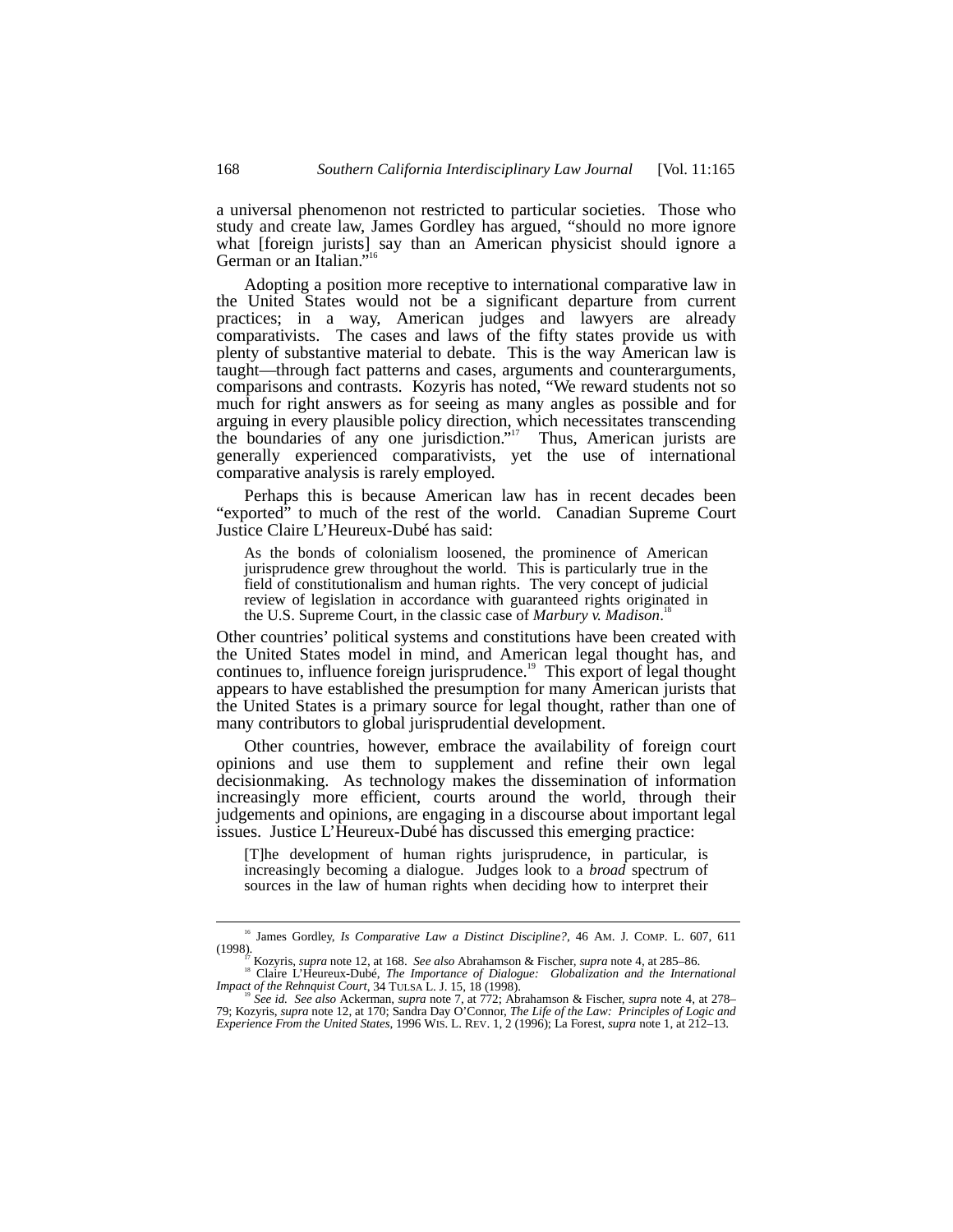constitutions and deal with new problems. To a greater and greater extent, they are *mutually* reading and discussing each others' jurisprudence.

The United States, however, is not participating in this global legal dialogue. Rather, the Court has asserted that because it is a servant of the American people, other countries' treatment of legal issues is not necessarily relevant in the United States. Justice Antonin Scalia, for example, in an article responding to assertions that U.S. courts should be mindful of international norms of human rights, $\frac{1}{2}$  addressed the value of foreign and international decisions in such matters.<sup>22</sup> "International law has its place in our courts," Justice Scalia wrote, "but it is not [a] privileged place . . . . "<sup>23</sup> He asserted that even when the United States resorts to "a 'shocking' violation of international law, [it is] not our concern" as long as 's hocking' violation of international law, [it is] not our concern'' as long as domestic laws are not violated.<sup>24</sup> Justice Scalia went on to note:

It is true that in a very few instances in the less-distant past, the United States Supreme Court has looked to international "human rights" norms in determining whether certain forms of punishment violated our Eighth Amendment, which proscribes "cruel and unusual punishments." But this approach, however, even within its limited scope of application, was short-lived and has now been retired.<sup>2</sup>

He quoted an 1812 Supreme Court opinion in which Chief Justice John Marshall reasoned that allowing any restrictions from outside our borders would compromise the sovereignty of the nation, and continued:

I stand in the tradition of John Marshall. I welcome international conferences . . . in which the judges of various countries may exchange useful insights and information, and, by association with their colleagues in the law, may strengthen their sense of dignity and independence. But, in the last analysis, we judges of the American democracies are servants of *our* peoples . . . . We are not some international priesthood empowered to impose upon our free and independent citizens supranational values ... If "international norms" had controlled our forefathers, democracy would never have been born here in the Americas.<sup>2</sup>

The Supreme Court's decisions and reasoning often reflect this sentiment. References to other countries' practices occasionally arise in the Court's jurisprudence, but they are generally not regarded as persuasive authority. For example, in *Printz v. United States*, Justice Scalia's majority opinion specifically rejects the suggestion that comparison contributes to constitutional interpretation: "Justice Breyer's dissent would have us consider the benefits that other countries, and the European Union, believe they have derived from federal systems that are different from ours. We

<sup>&</sup>lt;sup>20</sup> L'Heureux Dubé, *supra* note 18, at 21.<br><sup>21</sup> *See* Edward D. Re, *Program V: International Judicial Tribunals and the Courts of the*<br>*Americas: A Comment With Emphasis on Human Rights Law*, 40 ST. LOUIS U. L.J. 1091 (

<sup>&</sup>lt;sup>22</sup> Antonin Scalia, *Program V:* Commentary, 40 ST. Louis U. L.J. 1119, 1119 (1996).<br><sup>23</sup> Id.<br><sup>24</sup> Id. at 1120.<br><sup>25</sup> Id. at 1121.<br><sup>25</sup> Id. at 1121.<br><sup>26</sup> Id. at 1122 (emphasis added).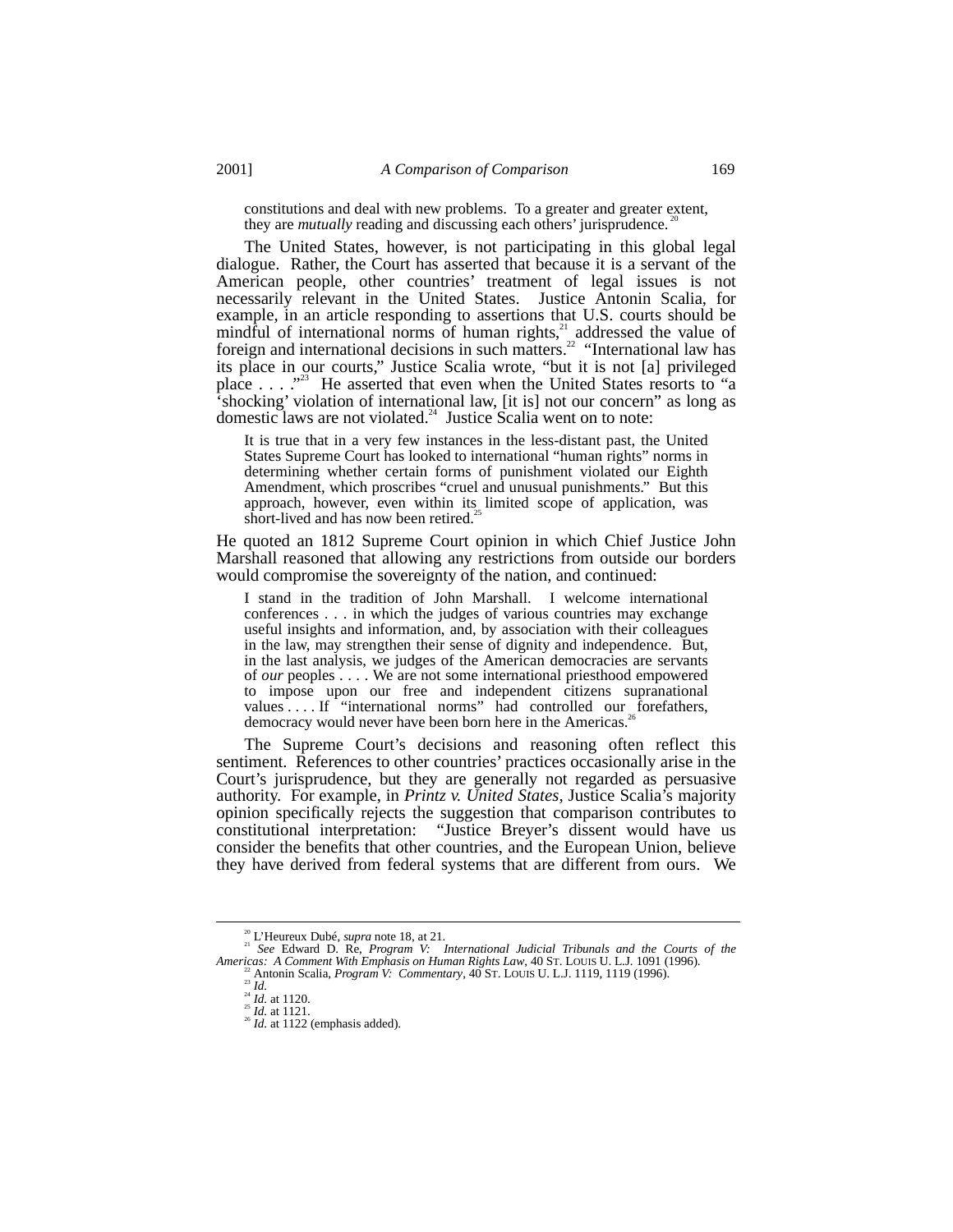think such comparative analysis inappropriate to the task of interpreting a constitution . . . ." 27

Justice Thomas recently echoed this sentiment in a concurring opinion denying certiorari for a case considering whether extremely long delays before executions constitute cruel and unusual punishment: "[W]ere there any . . . support in our own jurisprudence, it would be unnecessary for proponents of the claim to rely on the European Court of Human Rights, the Supreme Court of Zimbabwe, the Supreme Court of India, or the Privy Council." 28 Justice Breyer used these courts' decisions in his dissent to support his view that this question was worthy of review. Justice Thomas makes clear, however, that it is exclusively American jurisprudential thought that guides legal decisionmaking in the U.S.

National history and precedent are indeed important to the continuing development of legal thought in any country. To put the potential uses of comparative jurisprudence into perspective, however, it is important to remember that comparison is not based on the idea that the world's courts are filled with activist judges debating some sort of global common law rather than addressing domestic issues.<sup>29</sup> Comparative law can be based on the theories and reasoning that serve as the foundation for all similar legal systems, and therefore can be valid when addressing either domestic or international issues. Perhaps this concept has been obscured by a lack of clear focus or purpose in comparative law in United States academia.<sup>30</sup> But in practice, comparative law can be used for almost anything that is based<br>on legal reasoning: textual interpretation, preservation of judicial textual interpretation, preservation of judicial resources, human rights, privacy, etc.

Interpretive issues offer an example. When U.S. Supreme Court Justice Antonin Scalia said that "comparative analysis [is] inappropriate to the task of interpreting a constitution,<sup>331</sup> he may have been right; discussing the interpretation of a specific clause of another country's constitution may contribute little to the analysis of a specific clause in our own Constitution. The actual interpretation, however, is not always the issue. The reasoning and purpose for employing the method of interpretation used are often what matters. Canadian and Australian justices have criticized the United States Courts' use of originalism—not because it results in an incorrect interpretation of *our* Constitution, but rather because it is a less-than-

<sup>&</sup>lt;sup>27</sup> 521 U.S. 898, 921 n.11 (1997).<br><sup>28</sup> Knight v. Florida, 528 U.S. 990, 990 (Thomas, J., concurring) (denying certiorari).<br><sup>29</sup> It may be important to distinguish the difference between the discussion of other courts'<br>t former concerns laws that affect various countries' courts (for example, international positions on human rights), while the latter concerns domestic laws but the same general problems or issues. Both are probably necessary to remain at the forefront of jurisprudential discourse, and the two can affect each other by influencing the decision making process in light of one another. For the purposes of this Note I do not make a strong distinction between the two, although my discussion revolves mostly around domestic issues.

around domestic issues. <sup>30</sup> *See, e.g.*, Nora V. Demleitner, *Challenge, Opportunity and Risk: An Era of Change in Comparative Law*, 46 AM. J. COMP. L. 647 (1998); Kozyris, *supra* note 12; Langbein, *supra* note 9;

<sup>&</sup>lt;sup>31</sup> *Printz*, 521 U.S. at 921 n.11.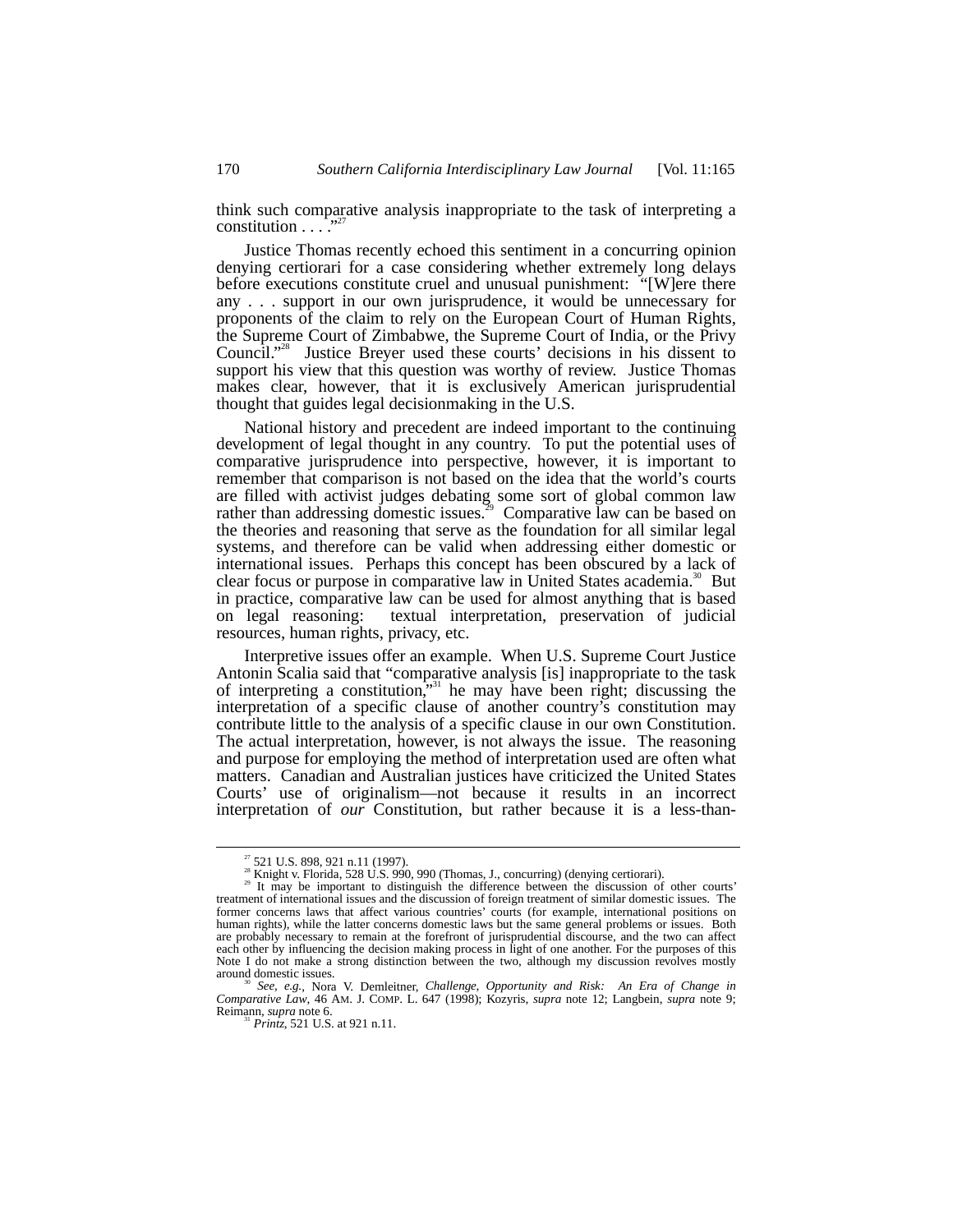optimal way of interpreting *any* constitution.<sup>32</sup> Justice L'Hereaux-Dubé has commented that "there is generally less debate [outside the United States] over the question of whether the intent of the framers of a constitution is what should govern its interpretation."<sup>33</sup> Citing an Australian High Court case involving interpretive issues,<sup>34</sup> Justice L'Heureux-Dubé pointed out that "it is generally accepted . . . that a judge's role is to determine the appropriate *current* meaning of the words of a Constitution."<sup>35</sup> Thus, not only can the specific intent of the framers alienate other countries from an opinion, but the methodology can as well.

Justice Michael Kirby of Australia's High Court has also criticized American courts' advocacy of originalism. He asks whether "United States judges, . . . when ascertaining the meaning of their *Constitution*, engage in a quaint ritual of ancestor worship[.]"<sup>36</sup> He continues:

Are our American colleagues so mesmerised by the awe in which they hold the revolutionary founders of the republic who wrote their *Constitution* . . . that they feel obligated to construe the text, 220 years later, by ascertaining the intentions of those great men at the time they wrote it, however inapt those intentions might be to contemporary circumstances? . . . Is the task rather like having a remote ancestor who came over on the *Mayflower* . . . and asking him or her the meaning of a political document that governs the affairs of the nation in the space age?<sup>37</sup>

Such an interpretation can hinder the process of legal reasoning and the influential value of an opinion. Justice Kirby argues, "Resort to formulae such as 'original intent,' 'plain meaning,' 'evolutionary originalism,' and 'connotation and denotation' may sometimes disguise rather than clarify the real reasons why one choice is preferred in a particular case and another is rejected." 38 Thus, a focus on originalism can make an opinion unusable to other countries' courts.

The benefit of comparison applies not only to interpretation, but to a wide range of legal issues. The arguments behind the doctrines that govern decisionmaking are limited neither to a single set of domestic rules nor a single set of global ones; rather, they have shaped legal reasoning in many different countries and often with different results. This not only offers the benefits of comparative theory, but also presents real-life examples of how such theories may play out in practice. Furthermore, it should be stressed that comparison does not automatically lead to acceptance of the alternate view. As discussed below, courts often use comparative law to clarify positions they are rejecting, allowing a more exact understanding of their ultimate conclusions. In other words, comparison is useful not only for arguments, but for counterarguments as well. Ultimately, the world's courts

<sup>&</sup>lt;sup>32</sup> *See* Michael Kirby, *Constitutional Interpretation and Original Intent: A Form of Ancestor Worship?, 24 MELB. U. L. REV. 1 (2000); L'Heureux-Dubé, <i>supra* note 18, at 32–35.

<sup>&</sup>lt;sup>33</sup> L'Heureux-Dubé, *supra* note 18, at 33.<br><sup>34</sup> Theophanous v. Herald & Weekly Times Ltd. [1994] 182 C.L.R. 104.<br><sup>36</sup> L'Heureux-Dubé, *supra* note 18, at 34 (emphasis added).<br><sup>36</sup> Kirby, *supra* note 32, at 1.<br><sup>37</sup> Id.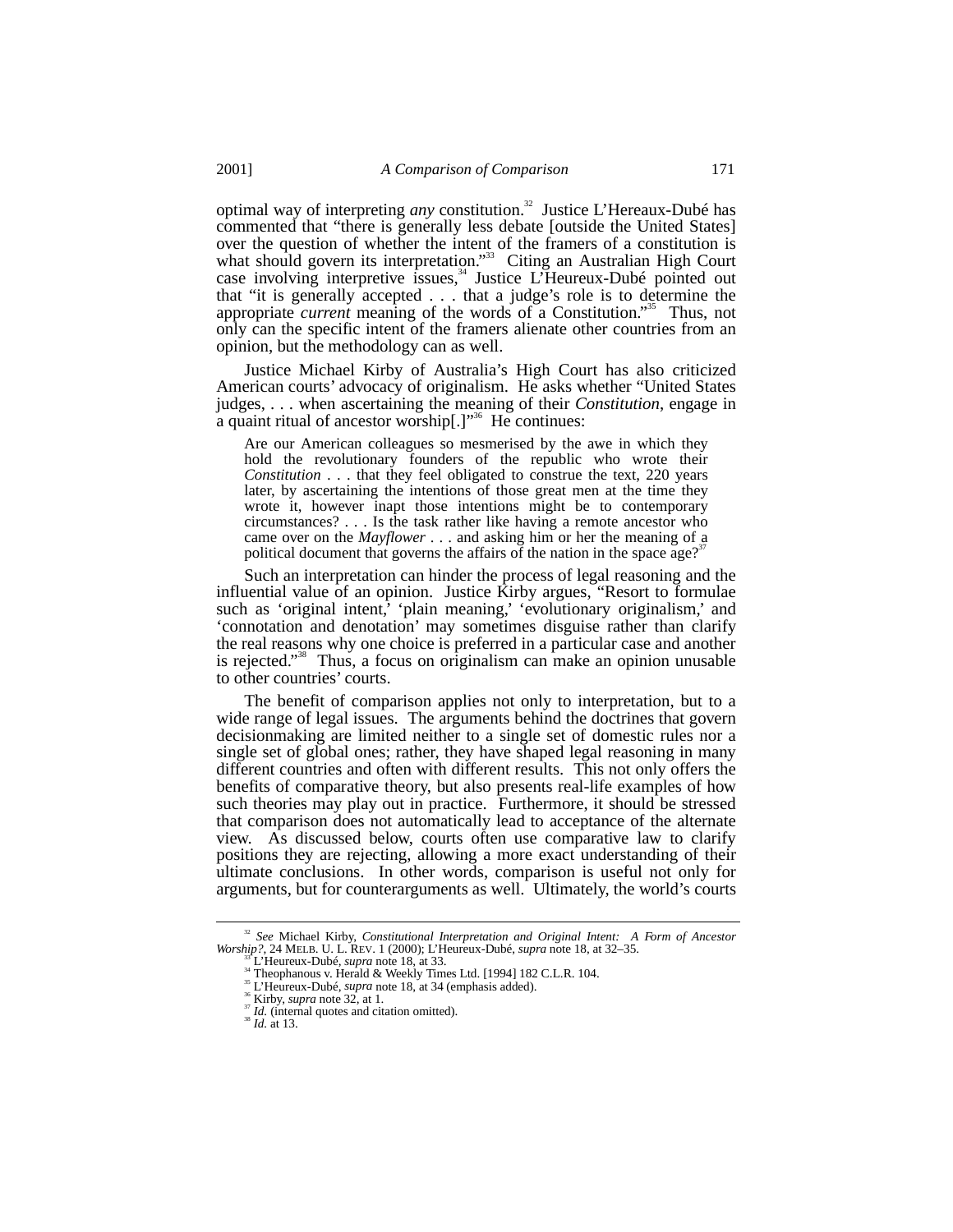include brilliant jurists dealing with many of the same issues as the United States; their thoughtful reasoning and opinions are too valuable to be ignored.

In contrast to the United States, Canada's Supreme Court greatly values other courts' opinions and reasoning. Canadian Supreme Court Justice Gérard V. La Forest, for example, writes that Canadians use foreign legal materials because they "are genuinely interested in the comparative approach, in learning how other traditions have dealt with the problems with which we are wrestling. This sort of legal cosmopolitanism is a valuable source of enrichment and greater sophistication.<sup>539</sup> In general, Justice La Forest promotes the use of foreign legal materials:

[T]he use of foreign material affords another source, another tool for the construction of better judgements. Recourse to such materials is, of course, not needed in every case, but from time to time a look outward may reveal refreshing perspectives. The greater use of foreign materials by courts and counsel in all countries can, I think, only enhance their effectiveness and sophistication. In this era of increasing global interdependence . . . it seems normal that there should be increased sharing in and among our law and lawyers as well.<sup>4</sup>

Justice L'Heureux-Dubé also emphasizes the value of using international materials to address difficult legal issues:

Judging at the turn of the millenium is undergoing fundamental changes. Among these is the fact that consideration of foreign decisions is becoming standard practice for more and more courts throughout the world. . . . No longer is it appropriate to speak of the impact or influence of certain courts on other countries, but rather of the place of all courts in the global dialogue on human rights and other common legal questions.<sup>4</sup>

Refraining from engaging in this dialogue, she argues, can result in increased isolation, diminished worldwide influence, and encouragement of the view that a country's decisions are not internationally relevant.

Legal isolation can be significant in a world in which political borders matter less and less. Justice Kirby writes, "[I]t is important to recognize that it is the overwhelming genetic commonality of the human species that stamps upon the discourse of human rights its search for universal principles.<sup>5,43</sup> He is aware that certain areas of law "present quandaries which are common to societies at roughly the same stage of economic and social development."<sup>44</sup> Of course, "[t]here are dangers in assuming that a solution considered right for one country will be automatically appropriate for another."<sup>45</sup> Nevertheless, comparative law offers many benefits, Justice Kirby argues, even when legal systems differ: "To bridge the gap between

<sup>&</sup>lt;sup>39</sup> La Forest, *supra* note 1, at 217.<br>
<sup>40</sup> Id. at 220.<br>
<sup>41</sup> L'Heureux-Dubé, *supra* note 18, at 40.<br>
<sup>42</sup> Id. at 37.<br>
<sup>43</sup> Kirby, *supra* note 2, at 434.<br>
<sup>43</sup> Kirby, *International Commentaries: A Patient's Right of*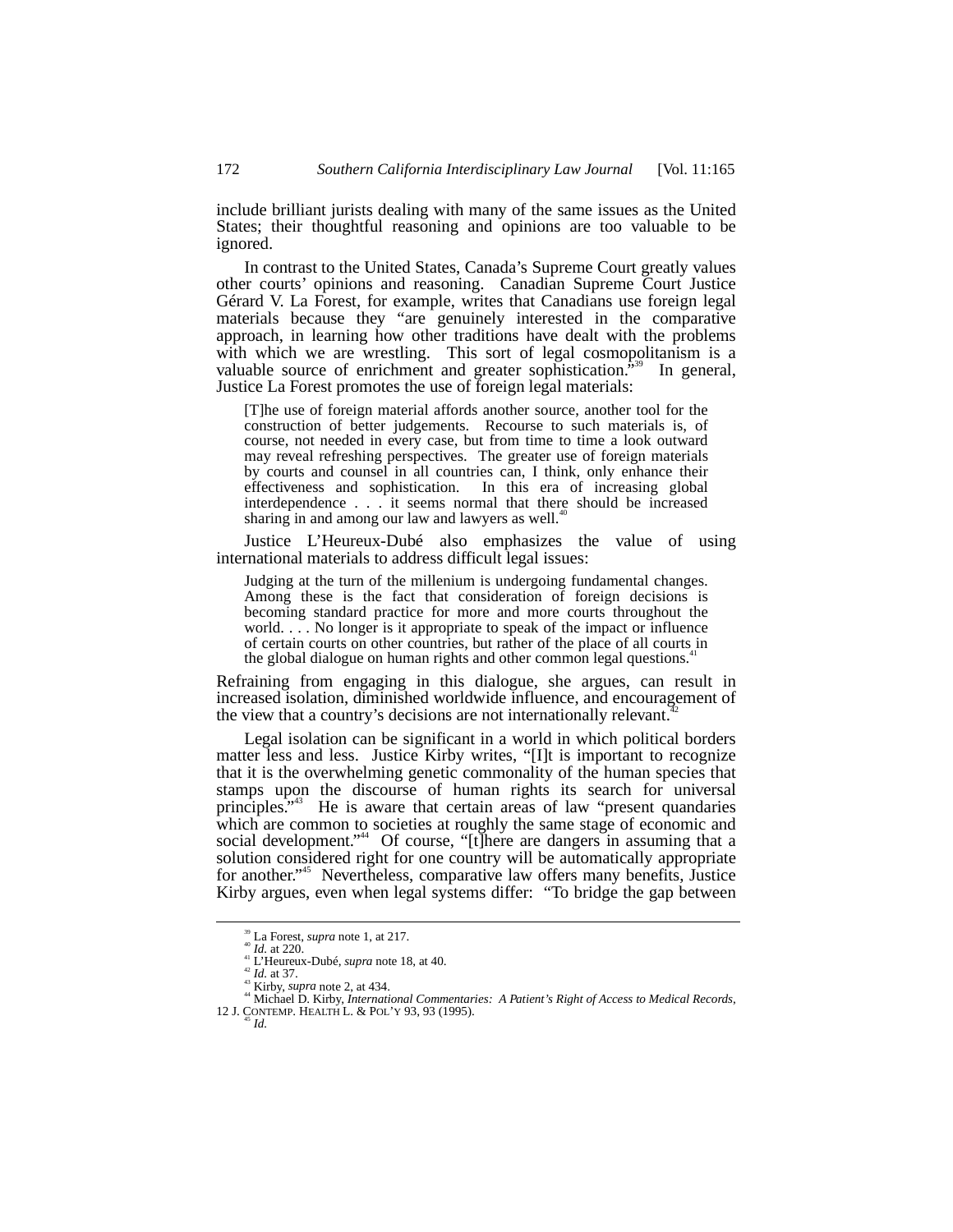[the civil law and common law traditions] requires a subtlety of mind, a command of language and a willingness to learn, which is all too often absent from the discipline of law."<sup>46</sup>

Canadian Chief Justice Beverly McLachlin also acknowledges the increasingly global nature of legal issues. In a discussion of criminal law, she noted, "As we enter the 21st century, it is increasingly apparent that [a] traditional view of criminal law is no longer entirely adequate. . . . [C]rime is becoming an international affair, transcending national borders."<sup>47</sup> Thus, an important factor is "the emergence of international norms of minimum standards of state behaviour,"<sup>48</sup> and the only way to properly deal with such issues is to create more global uniformity in the way governments deal with important legal problems.

Canadian Justice Michel Bastarache also acknowledges the blurring of lines between jurisdictions and between national and international law: "The conception of international law as concerning exclusively state actors has become a fiction as the subject matter and sheer quantity of international regulation has expanded and as issues arising from that regulation become increasingly pressing and unavoidable."<sup>49</sup> As a result, the nature of law is changing: "There can be little doubt that over time, at some point in the future—whether it be now or in a hundred years—many more customary international norms will come to be recognised in a diversity of fields never previously imagined." 50 The call for global legal dialogue is growing.

Although Justices Scalia and Thomas have rejected the use of international comparison in the U.S., it seems that some of the other justices are increasingly aware of the possible contributions foreign material can offer. While not readily apparent in Court opinions, this shift has been reflected in their academic work. Justice Stephen Breyer, for example, suggests that:

comparative study of substantive constitutional law ("free speech" law, for example) is important, [but] such substantive law is not the only kind worth serious examination. One must look . . . at the comparative aspect of the structural, or governance-related, characteristics of constitutional courts.

The foreign environment in which such questions arise is not always quite so "foreign" as one might think.<sup>5</sup>

<sup>46</sup> *Id.* at 94. 47 Beverley McLachlin, *Criminal Law: Towards an International Legal Order*, 29 HONG KONG

<sup>&</sup>lt;sup>48</sup> *Id. <sup>49</sup>* Michel Bastarache, *The Challenge of the Law in the New Millenium*, 25 MANITOBA L.J. 411, 413 (1998).

<sup>&</sup>lt;sup>50</sup> *Id.* at 414.<br><sup>51</sup> Stephen Breyer, *Constitutionalism, Privatization, and Globalization: Changing Relationships Among European Constitutional Courts*, 21 CARDOZO L. REV. 1045, 1060 (2000). Justice Breyer has also cited foreign authorities in many court opinions, although such citations are not generally well-received by other members of the Court. See*, e.g.*, Printz v. United States, disscused *infra* at note 27 and accompanying text.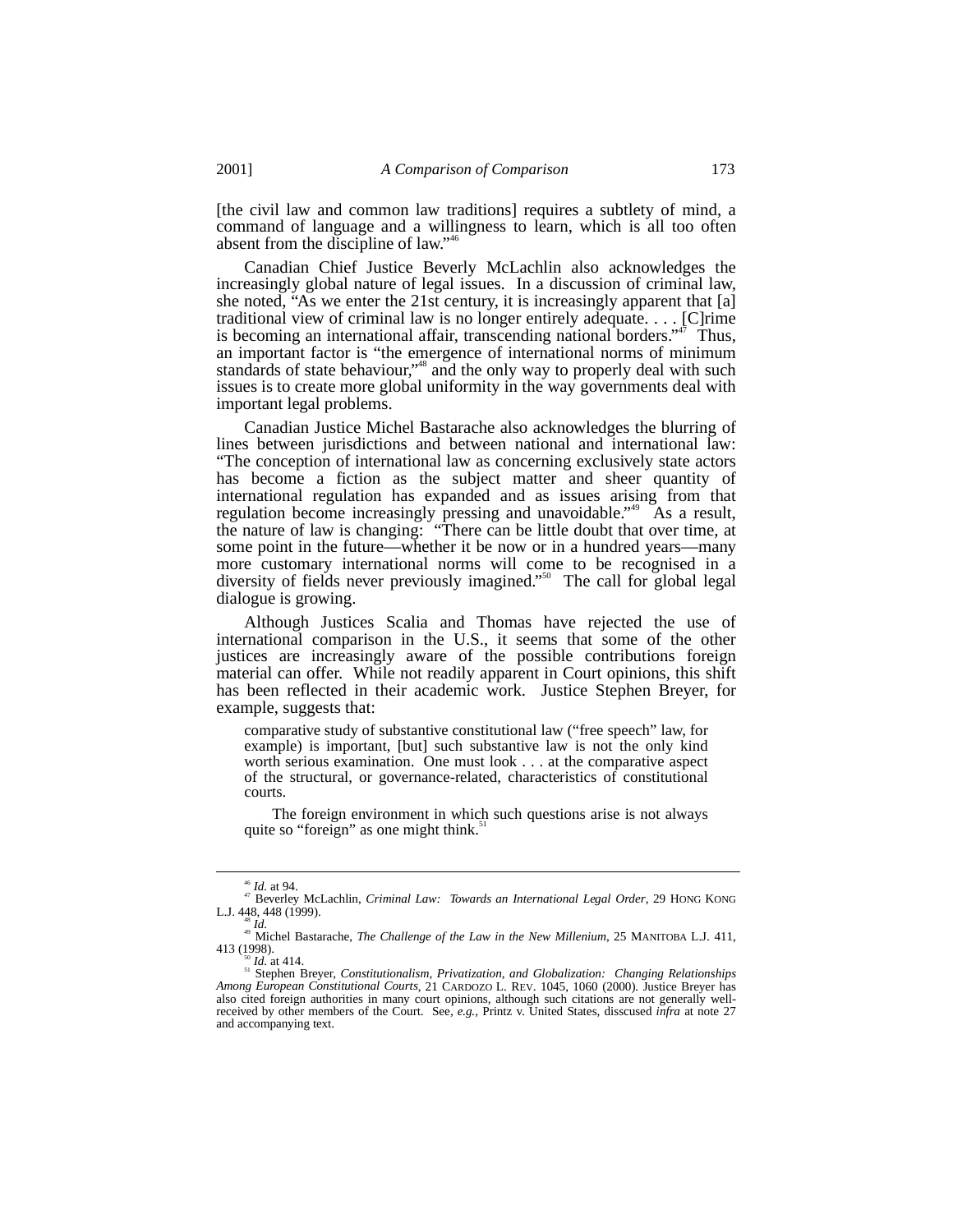Justice Ruth Bader Ginsburg has also employed comparative analysis in her extrajudicial writings when discussing issues such as court review for constitutionality, court justices writing separate opinions, and affirmative action. $52$  These works, however, do not discuss the value, either positive or negative, of using foreign legal precedent, although they may "contain[] strong clues as to her inclusive perspective."<sup>53</sup> Justice Sandra Day O'Connor has been more explicit, saying that "[i]n the next century, we are going to want to draw upon judgments from other jurisdictions. . . . We are going to be more inclined to look at the decisions of (the) European court—and perhaps use them and cite them." 54

These remarks may indicate that the U.S. Supreme Court is on its way to broadening the scope of its analysis to include international reasoning and standards, but this is not yet reflected in court opinions. The following Part describes and compares the ways in which the Supreme Court of Canada, the High Court of Australia, and the U.S. Supreme Court have used comparative analysis in their reasoning and decisions.

## III. COMPARATIVE ANALYSIS IN PRACTICE

International comparison seems useful in theory, but the true test is whether it actually works in practice. For Canada and Australia it has worked well, and the following discussion demonstrates how these Courts have used foreign case law in developing their own jurisprudence. Two areas of law are discussed: standing and criminal sentencing. Both of these issues have provoked much discussion and are subject to two of the most fundamental theories underlying any legal system: the role of the judiciary and basic conceptions of justice.

#### A. STANDING

Standing is significant in all three countries because who may sue and what claims may be presented are always important questions. Each of these jurisdictions are concerned about standing policies such as limited judicial resources, the role of the court and the scope of its powers, and whether the judiciary is the proper arena in which to address generalized grievances against the government. In the United States this issue has revolved mostly around Article III of the Constitution; the Canadian and Australian Courts have discussed Article III and the U.S. Supreme Court's analysis of it in cases addressing the proper role for their courts.

 <sup>52</sup> *See* Ruth Bader Ginsburg, *An Overview of Court Review for Constitutionality in the United States*, 57 LA. L. REV. 1019 (1997); Ruth Bader Ginsburg, *Remarks on Writing Separately*, 65 WASH. L. REV. 133 (1990); Ruth Bader Ginsburg & Deborah Jones Merritt, *Affirmative Action: An*

*III* Martha F. Davis, *International Human Rights and United States Law: Predictions of a*<br>Courtwatcher, 64 ALB. L. REV. 417, 430 (2000).

Courtwatcher, 64 ALB. L. REV. 417, 430 (2000).<br><sup>54</sup> Press Release, New York University, European Court Members and Four U.S. Supreme Justices<br>to Discuss Current European and U.S. Constitutional Issues, *at* http://www.nyu. newsreleases/b\_EUROP.shtml (Mar. 27, 2000).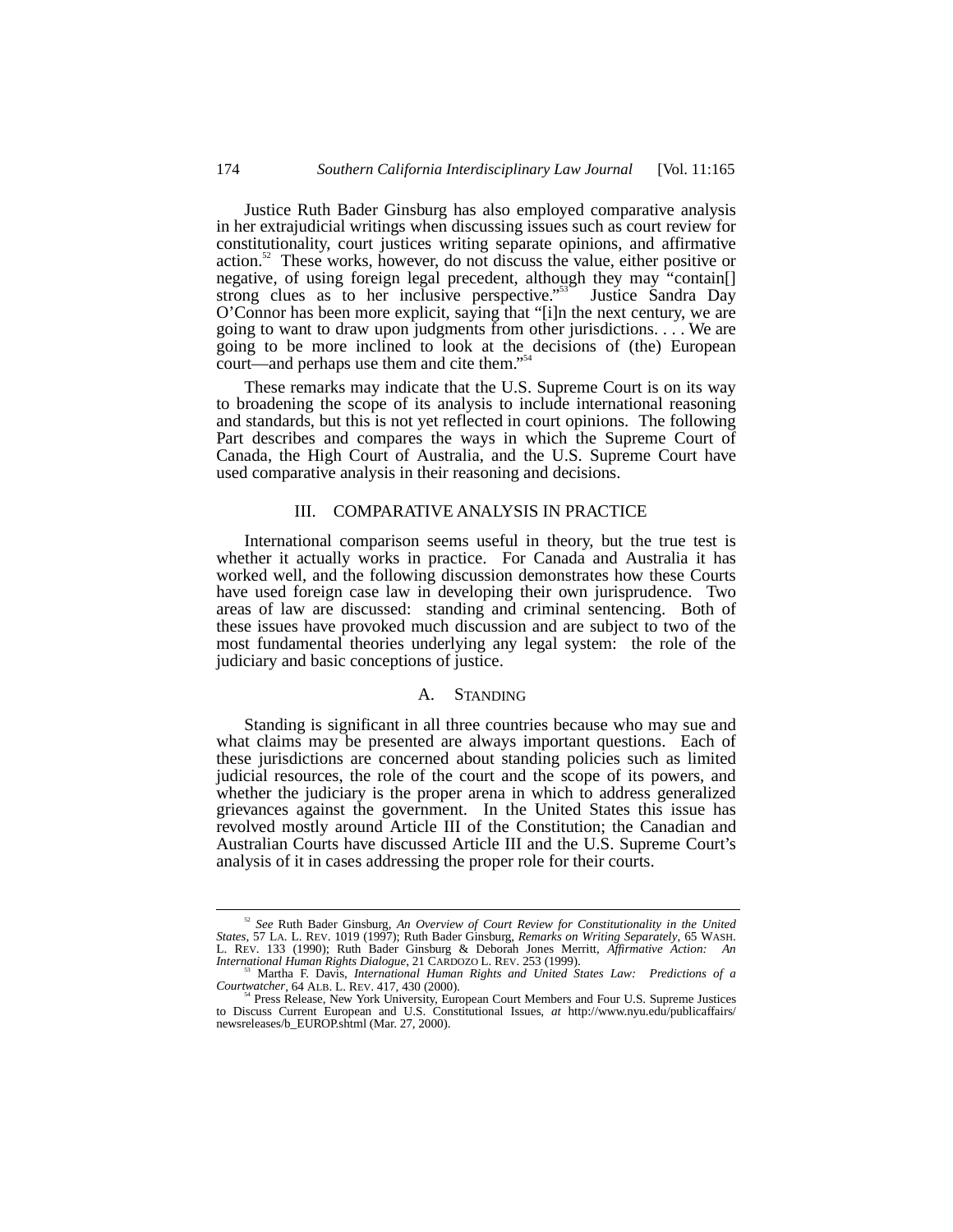The Canadian Supreme Court, for example, addressed issues of standing in *Canadian Council of Churches v. Canada*. 55 The question in this case was whether the Canadian Council of Churches had standing to challenge portions of the *Immigration Act, 1976* as violating the Canadian Charter of Rights and Freedoms.56 The Canadian Supreme Court expressed awareness that standing had been a difficult issue in other countries:

It may be illuminating to consider by way of comparison the position taken in other common law jurisdictions on this issue of standing. The highest Courts of the United Kingdom, Australia, and the United States have struggled with the problem. They have all recognized the need to balance the access of public interest groups to the Courts against the need to conserve scarce judicial resources.

Because standing is such a jurisdiction-specific issue, it can be difficult to even compare cases; each country may base its standing requirements on very specific texts. In this case, however, the Canadian Supreme Court looked beyond jurisdictional differences to the broader implications: every country needs to strike a balance between limited judicial resources and sufficient access to the courts. Almost any jurisdiction faces similar concerns about breadth of standing: to what extent case-specific facts must be developed, whether courts must only resolve actual disputes rather than issue advisory opinions, whether standing should be narrowed to limit the volume of cases brought to courts, what types of remedies should be available, whether access to courts should be a legitimate means of ensuring government compliance with law, etc. These are not nationspecific issues; they are universal.

The Canadian Supreme Court discussed the standing rules in several countries, starting with the United Kingdom, where "[t]raditionally only the Attorney General of the United Kingdom had standing to litigate matters for the protection of public rights."<sup>58</sup> The Court noted that three exceptions to this rule have evolved which allow another party to bring a public rights claim: when individual private rights are simultaneously affected, when the individual has suffered special damage from the alleged violation of the public right, or when a local authority considers such action necessary to protect or promote the interests of its citizens.<sup>59</sup> Furthermore, the Court acknowledged that cases involving standing in the United Kingdom might not be particularly helpful: "Recent cases have turned upon the wording of

<sup>&</sup>lt;sup>55</sup> *Cdn. Council of Churches*, [1992] 1 S.C.R. 236 (Can.).<br><sup>56</sup> *Id.* at 237. The Council of Churches, a federal corporation, coordinated the work of various churches aimed at the protection and resettlement of refugees. Certain amendments to the Immigration Act, 1976 came into force on January 1, 1989, and changed procedures for determining who qualified as a convention refugee. The Council brought suit the first business day the law was in effect, charging that the amendments violated the Canadian Charter of Rights and Freedoms and the Canadian Bill of Rights. The Attorney General of Canada moved to strike the claim for lack of standing and failure to demonstrate a cause of action. *Id.* at 236–37.<br><sup>57</sup> *Id.* at 243.<br><sup>58</sup> *Id.* 59<br>*Id.*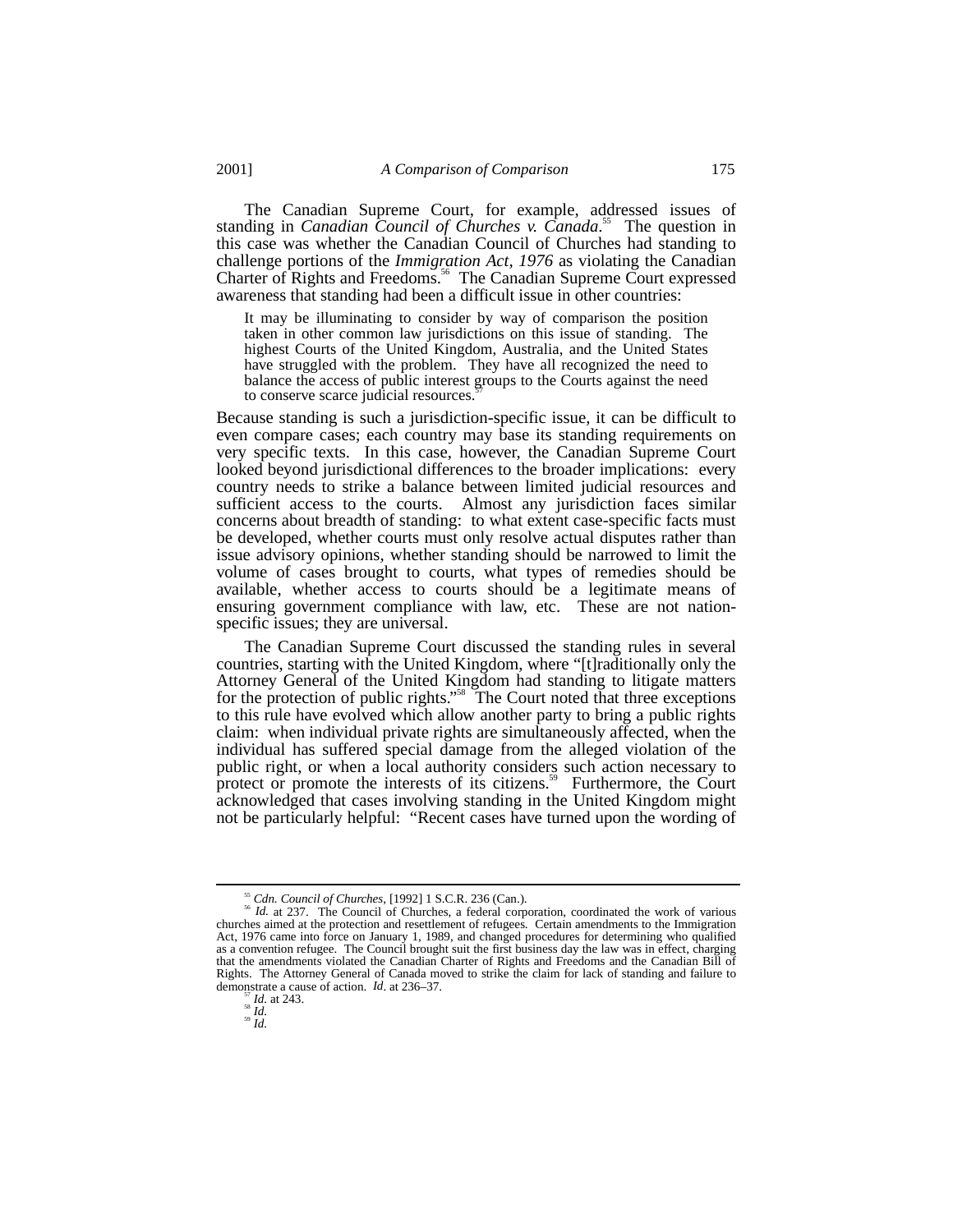particular statutory provisions and as a result they are of limited assistance in consideration of the issue in Canada."<sup>60</sup>

The Canadian Supreme Court then discussed Australia's standing rules, including a report by the Australian Law Reform Commission that suggested three alternative solutions for Australia's rules of standing: an "open door policy," which would allow any person to bring any public claim; the "United States method," which would allow the courts to screen plaintiffs as part of the case; and "preliminary screening," which would allow courts to screen proposed plaintiffs before the case began. $61$  Although the Canadian Supreme Court stated that the Commission recommended an open-door approach, it also noted that the report neither discussed legislative reforms nor addressed debates about the proper role of the  $count.<sub>62</sub>$ 

The Court went on to discuss Australia's actual policy on standing, as articulated by the High Court. The Canadian Court's assessment included an Australian High Court case $63$  in which Canada's approach to standing was mentioned: "Mason J. observed that the Canadian approach as expressed in *Thorson v. Attorney General of Canada*<sup>64</sup> was directly contradicted in Australia by case [law] . . . ." 65 The Canadian Court rejected Australia's standing policies, stating, "[D]espite the report and the recommendation of the Australian Law Reform Commission, the position taken in that country on the issue of granting status is far more restrictive than it is in Canada."<sup>66</sup>

The Canadian Supreme Court also discussed precedent in the United States, citing case law interpreting Article III of the U.S. Constitution.<sup>67</sup> In 1992, when *Canadian Council of Churches* was decided, the leading American case was *Valley Forge Christian College v. Americans United for Separation of Church and State.*68 Standing, according to the U.S. Supreme Court, required a showing that the injury was personal, that it was traceable to the challenged action, and that it was likely to be redressed by a favorable decision.<sup>69</sup> The Canadian Court noted that Justice Rehnquist had added the caveat that the U.S. Court would continue to reject all claims based on "the [asserted] right, possessed by every citizen, to require that the Government be administered according to law."<sup>70</sup> As discussed below, the Canadian Court specifically rejected this position.

<sup>60</sup> *Id.* at 244. <sup>61</sup> *Id.* at 245. <sup>62</sup> *Id.* at 245. <sup>62</sup> *Id.* 63 Australian Conservation Found. v. Commonwealth of Austl. [1980] 146 C.L.R. 493 (Austl.); this case is discussed *infra* at note 84 and accompanying text.<br>
<sup>64</sup> [1975] 1 S.C.R. 138 (Can.).<br>
<sup>66</sup> *Cdn. Council of Churches*, [1992] 1 S.C.R. at 246.<br>
<sup>6</sup> *Id.*<br>
<sup>6</sup> *Id.*<br>
<sup>64</sup> 454 U.S. 464 (1982).<br>
<sup>70</sup> *Cdn. Council* 

- 
- 
- 
- 

 $W = \begin{bmatrix} 4.34 & 0.33 \\ 0.42 & 0.34 \\ 0.50 & 0.45 \end{bmatrix}$ <br>
To Can. Council of Churches, [1992] 1 S.C.R. at 248 (quoting *Valley Forge Christian Coll.*, 454<br>
U.S. at 482–83).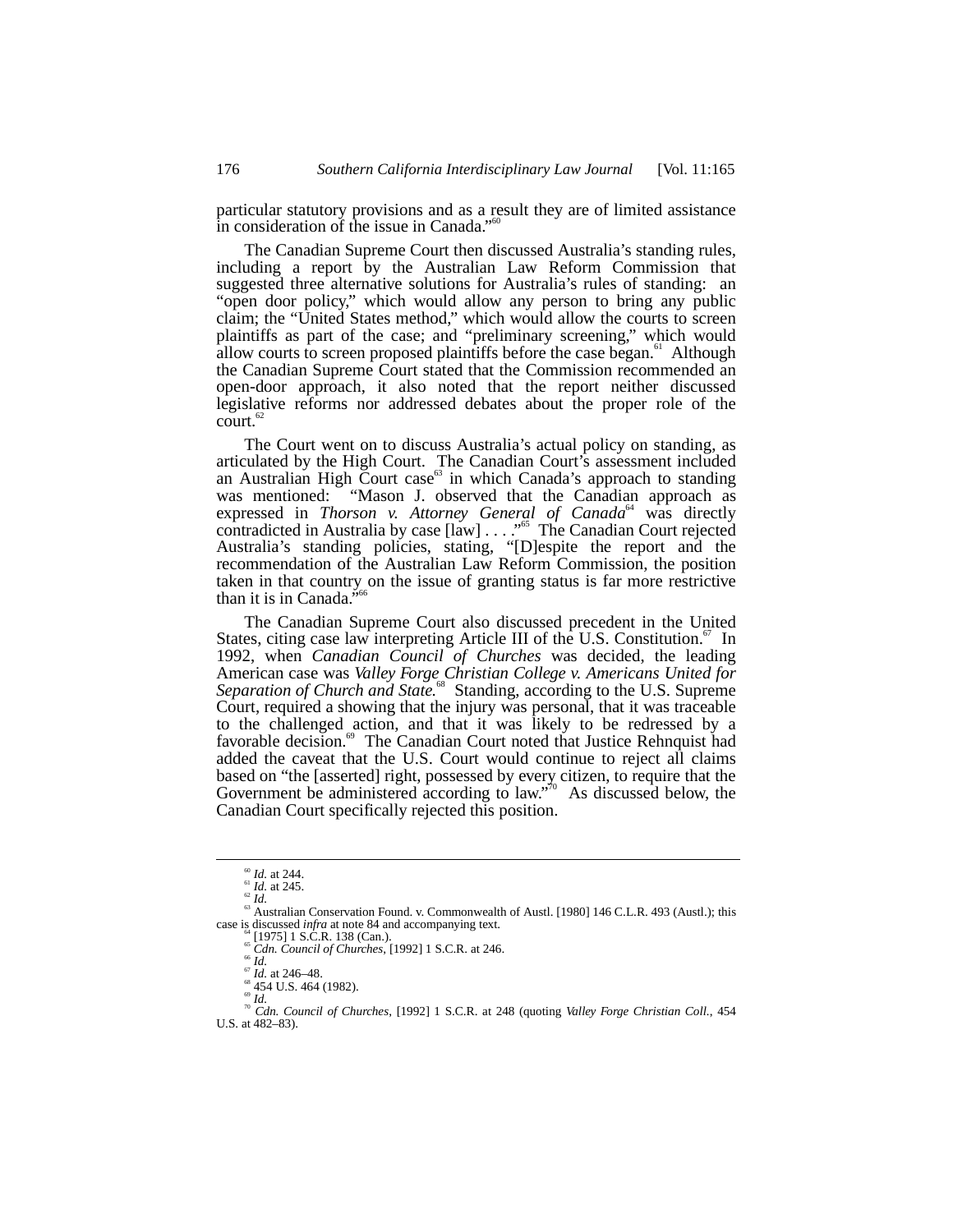The Canadian Supreme Court then mentioned scholarly assessment of the United States' standing doctrine:

[Lawrence] Tribe has referred to the position taken by the Supreme Court of the United States as "one of the most criticized aspects of constitutional law." However, he carefully noted that the court's position was a legitimate approach to standing based upon a coherent view of the role of the courts.

Thus, as it had with Australia, the Supreme Court of Canada examined the policy in the United States not only from the view of the U.S. Supreme Court, but from a nonjudicial vantage point as well.

The Canadian Supreme Court next addressed the issue of standing in Canada, ultimately rejecting all three foreign positions it articulated. The Court refused to adopt the types of restrictions placed upon standing in the United States and Australia:

The Charter enshrines the rights and freedoms of Canadians. It is the courts which have the jurisdiction to preserve and to enforce those Charter rights. This is achieved, in part, by ensuring that legislation does not infringe the provisions of the Charter. By its terms, the Charter indicates that a generous and liberal approach should be taken to the issue of standing. If that were not done, Charter rights might be unenforced and Charter freedoms shackled. The Constitution Act, 1982 does not of course affect the discretion courts possess to grant standing to public litigants. What it does is entrench the fundamental right of the public to government in accordance with the law.<sup>7</sup>

The Court did not base its decision on a specific text, but rather decided what general principles it should apply to its relatively new Charter of Rights and Freedoms. This is the type of issue that benefits from the use of comparison.

The foreign cases in this instance were not used to legitimate the Canadian Supreme Court's position nor to reaffirm the importance of the issue, but rather were viewed as alternative positions to be considered. It is telling that the Court did not simply ignore foreign precedent because it was not favorable to its conclusion. Instead, it discussed different approaches before articulating its own. In this way, the Court was able to use the history and wisdom of other countries to clarify what types of restrictions would be unacceptable under the Canadian Charter. The Court recognized that this particular issue had been considered elsewhere and that it could benefit from the wisdom and mistakes of other countries.

The High Court of Australia recently showed a similar recognition of foreign standing concerns in *Truth About Motorways Party Ltd. v. Macquarie Infrastructure Investment Management Ltd*. This case concerned the validity of a federal law that conferred standing upon the applicant who, the respondent argued, did not have a sufficient interest in

<sup>&</sup>lt;sup>71</sup> *Id.* (quoting AMERICAN CONSTITUTIONAL LAW 110 (2d ed., 1988)).<br><sup>72</sup> *Id.* at 250. 73 [2000] 200 C.L.R. 591 (Austl.).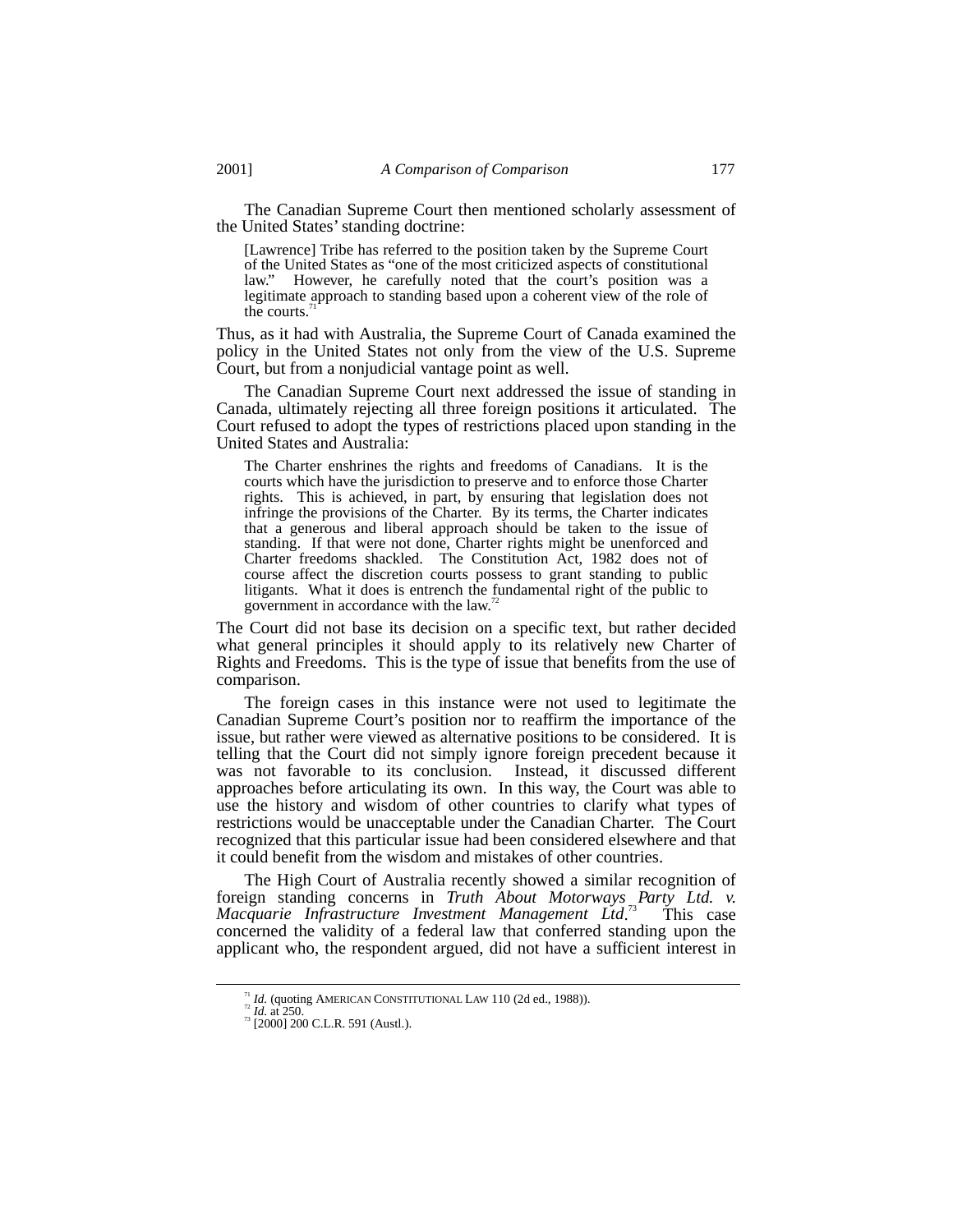the subject matter of the proceedings.<sup>74</sup> The two provisions of Chapter III of the Australian Constitution at issue in this case were Section 76 (ii), which "empowers the Parliament to make laws conferring original jurisdiction on the High Court in any matter arising under any laws made by the Parliament," and Section 77, which "enables the same jurisdiction to be conferred on another federal court." 75 In its analysis of this issue, the High Court compared these provisions with Article III of the United States Constitution, which confines the judicial power to certain "cases" and "controversies."<sup>76</sup> The respondent's argument was that the term "matter" in the Australian Constitution should be interpreted as the terms "cases" and "controversies" have been in the United States and, using United States

(iii) In which the Commonwealth, or a person suing or being sued on behalf of the Commonwealth, is a party:

(iv) Between States, or between residents of different States, or between a State and a resident of another State:

(v) In which a writ of Mandamus or prohibition or an injunction is sought against an officer of the Commonwealth:

the High Court shall have original jurisdiction.

76. The Parliament may make laws conferring original jurisdiction on the High Court in any matter––

(i) Arising under this Constitution, or involving its interpretation:

(ii) Arising under any laws made by the Parliament:

. . . .

77. With respect to any of the matters mentioned in the last two sections the Parliament may make laws––

(i) Defining the jurisdiction of any federal court other than the High Court:

. . . .

## AUSTL. CONST. ch. III,  $\S$ § 75–77.<br><sup>76</sup> Specifically, Article III provides:

The judicial Power shall extend to all Cases, in Law and Equity, arising under this Constitution, the Laws of the United States, and Treaties made, or which shall be made under their authority;—to all Cases affecting Ambassadors, other Public Ministers and Consuls;—to all Cases of admiralty and maritime Jurisdiction;—to Controversies to which the United States shall be a party;—to Controversies between two or more States;—between a State and Citizens of another State;—between Citizens of different States;—between Citizens of the same State claiming Lands under Grants of different States, and between a State, or the Citizens thereof, and foreign States, Citizens or Subjects.

In all Cases affecting Ambassadors, other public Ministers and Consuls, and those in which a State shall be a Party, the supreme Court shall have original Jurisdiction. In all the other Cases before mentioned, the supreme Court shall have appellate Jurisdiction, both as to Law and Fact, with such Exceptions, and under such Regulations as the Congress shall make.

U.S. CONST. art. III, § 2.

<sup>&</sup>lt;sup>74</sup> The federal law at issue was the Trade Practices Act of 1974 which, in Part V, §52, provides that a corporation shall not engage in misleading or deceptive conduct. *Id*. at 600. The applicant, claiming the respondent gave misleading information to investors regarding the volume of traffic on a proposed toll road, brought suit pursuant to Part VI, §80 of the Act, which provides that a federal court may provide injunctive relief for a violation of Part V of the Act if the Australian Competition and Consumer Commission "or any other person" satisfies the court that such relief is appropriate. *Id*.

Id. at 602 (Gleeson C.J. & McHugh, J.). Specifically, Chapter III provides:

<sup>75.</sup> In all matters––

<sup>(</sup>i) Arising under any treaty:

<sup>(</sup>ii) Affecting consuls or other representatives of other countries: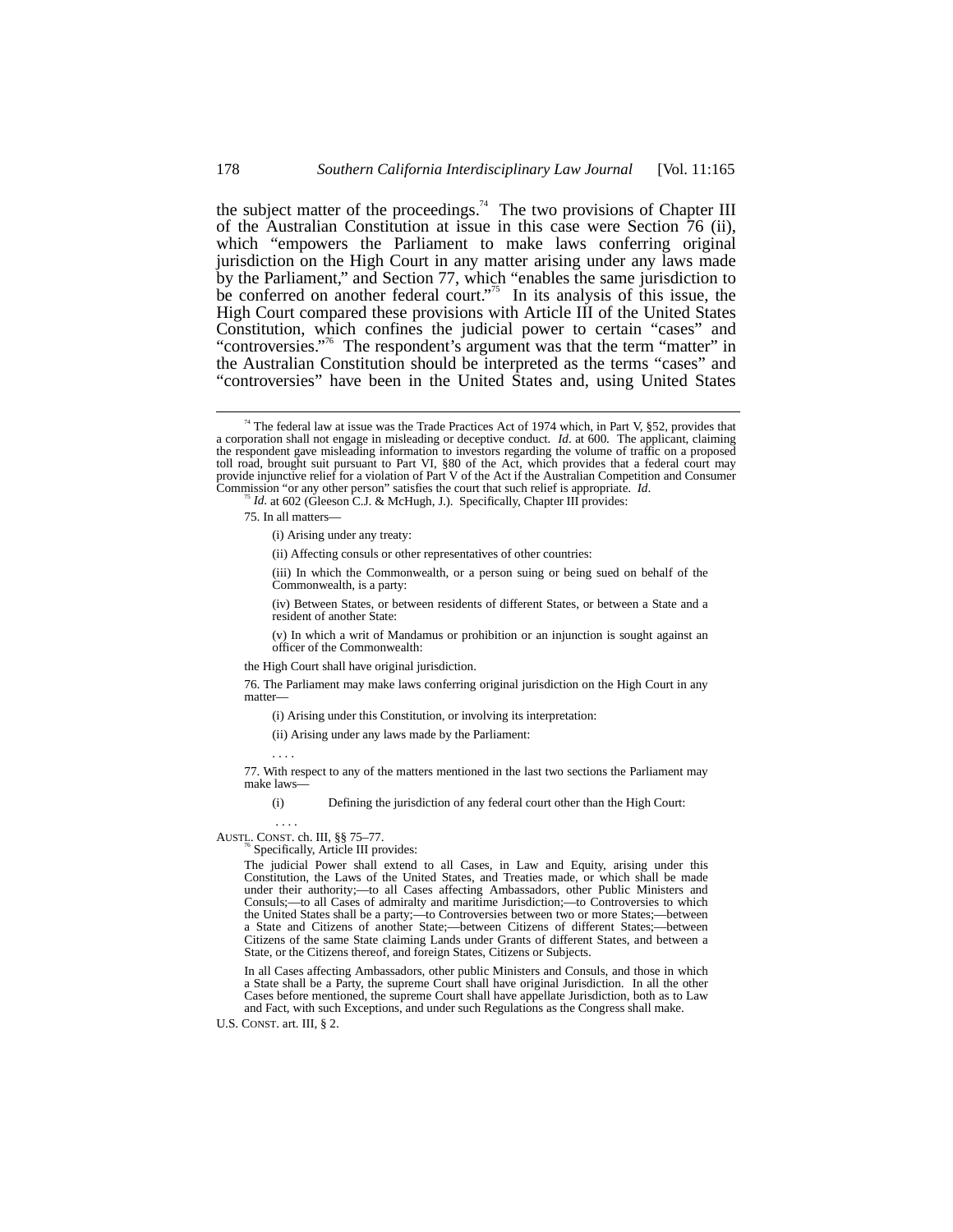case law as authority, the Court should conclude that there was no justiciable "matter" to be heard in the case. Thus, whether the case was outside of the High Court's jurisdiction turned upon the proper interpretation of these provisions of their Constitution.

The High Court respected the respondent's argument based on foreign precedent and agreed that the issue could be similar in both countries. Justice Kirby wrote, "Because of the parallels between Ch III of the Australian Constitution and Art III of the United States Constitution, it is certainly appropriate to consider developments in the United States concerning the latter." 77 Justice Gummow also acknowledged this potential parallel, stating that the "similarity between the grant in respect of 'all Cases, in Law and Equity, arising under . . . the Laws of the United States' [in Article III of the United States Constitution] and the text of s 76(ii) [of the Australian Constitution] will be readily apparent." 78 The Court pointed out, however, that differences in the systems of government in Australia and the United States, as well as the language of the constitutions, render United States precedent inapplicable. Justice Gummow noted that the United States' "irreducible constitutional minimum" of standing as articulated in *Lujan v. Defenders of Wildlife<sup>79</sup>* could not be supported by Chapter III of Australia's Constitution: "[A]n examination with respect to the state of affairs in Australia in 1900 [when Australia's Constitution was written] would not support any analogous formulation with respect to  $Ch III."$ Furthermore, United States case law did not support the analogy between the two constitutions: "[T]he foundation of much of the reasoning of the majority in the decision [in] *Lujan v. Defenders of Wildlife* rests upon the separation of powers between the legislature, executive and the judiciary in the United States. This model of governance has no application to Australia."<sup>81</sup>

In addition, the High Court noted that "the decision and reasoning of the majority in *Lujan* (and like cases) has been the subject of strongly expressed dissent within the Supreme Court of the United States and scholarly criticism."<sup>82</sup> The High Court continued, "Within the tests applicable to proceedings in federal courts in Australia there is no real risk of a 'matter' which would warrant the description of a mere vindication of the 'value interests of concerned bystanders' or 'college debating forums."<sup>83</sup> Thus the High Court employed analysis in this issue similar to that of the Canadian Court by relying not only on its own interpretation of the United States precedent, but also using extrajudicial resources to expand its understanding and/or explanation of the foreign doctrine.

<sup>&</sup>lt;sup>77</sup> Truth About Motorways, [2000] 200 C.L.R. at 656 (Kirby, J.).<br><sup>79</sup> Id. at 633.<br><sup>79</sup> 504 U.S. 555 (1992).<br><sup>88</sup> Truth About Motorways, [2000] 200 C.L.R. at 634.<br><sup>81</sup> Id. at 657.<br><sup>82</sup> Id. at 657-58 (citing Cass R. Sunste *"Injuries," and Article III*, 91 MICH. L. REV. 163, 193 (1992); Christopher J. Peters, *Adjudication as*

*Representation*, 97 COLUM. L. REV. 312, 421–30 (1997)).<br><sup>83</sup> *Id.* (citing *In re* Judiciary and Navigation Acts [1921] 29 C.L.R. 257; Valley Forge Christian Coll. v. Ams. United for Separation of Church and State, 454 U.S. at 473).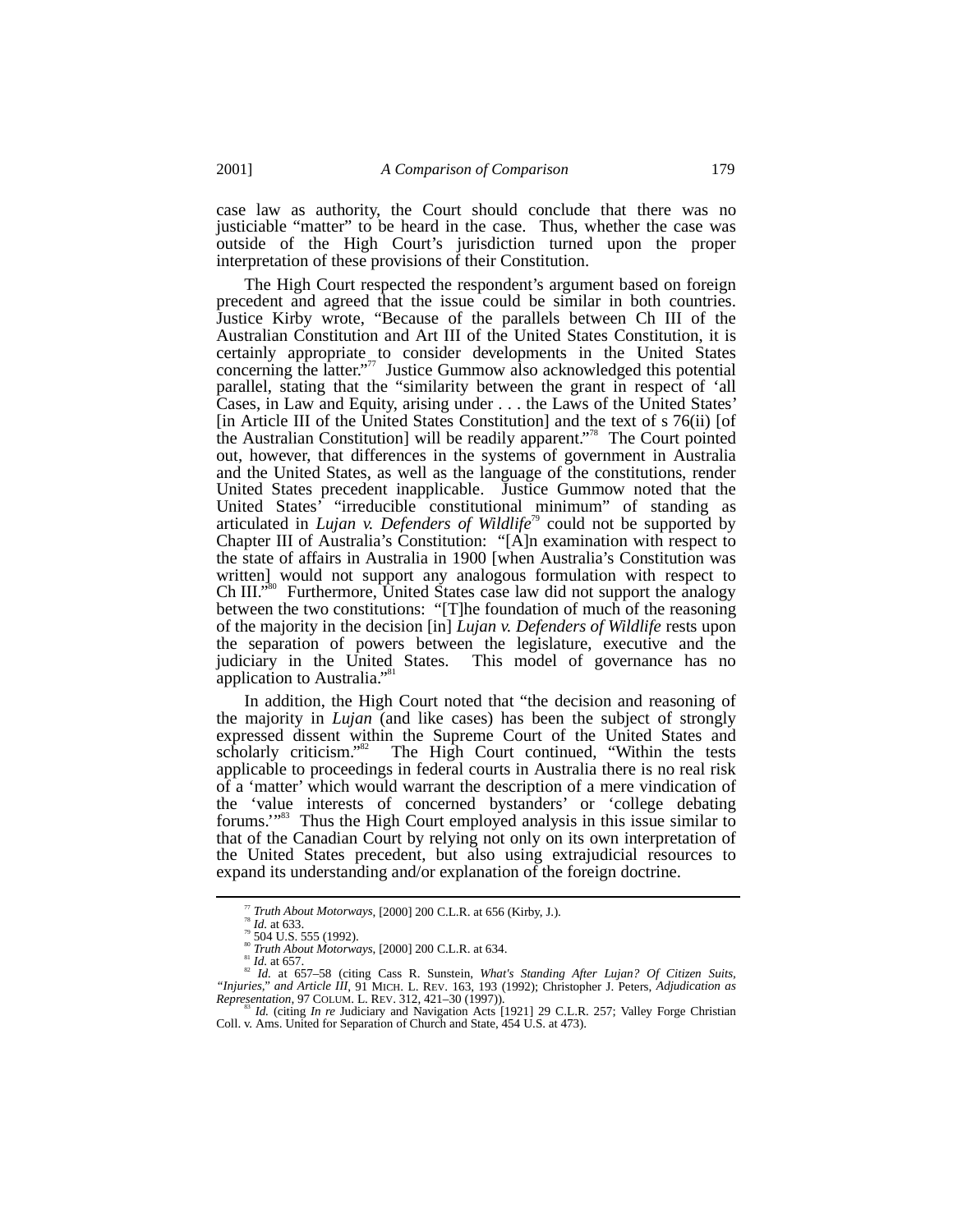The U.S. Supreme Court has also dealt with standing issues in recent years, but has not employed comparative analysis despite the fact that the issues in U.S. cases have often closely paralleled foreign cases. In Australia, for example, standing was discussed in the context of general environmental protection in the 1980 case *Australian Conservation Foundation v. The Commonwealth*, 84 which was cited in *Canadian Council of Churches*. 85 The Australian case involved an environmental group's challenge to governmental approval of a proposed resort/tourist area that was to be built on privately and publicly owned land; the main issues was whether the Foundation had standing to bring such a challenge.<sup>86</sup> In its opinion the High Court discussed some of the major underlying theories upon which standing rests, such as the proper role of the courts, judicial resources, redressability, and level of specificity.<sup>8</sup>

A major issue was the extent to which a person must be injured to sustain a claim. The High Court affirmed that generalized claims equally affecting all citizens are not acceptable: "[I]t has long been settled doctrine that . . . a plaintiff must show some personal interest which is adversely affected, and not merely the same concern as all private citizens."<sup>88</sup> To allow all citizens to challenge governmental decisions would open the judicial floodgates to anyone who considers himself a "concerned bystander." 89 Furthermore, a court must be able to redress an injury in order to sustain a claim; otherwise, there is no real purpose to the proceedings.<sup>9</sup> The proper governmental role of the judiciary also factored into this analysis, and the High Court deferred to the legislature:

If the present state of the law in Australia is to be changed, it is preeminently a case for legislation, preceded by careful consideration and report, so that any need for relaxation in the requirements for locus standi may be fully explored and the limits for desirable relaxation precisely defined.<sup>91</sup>

The High Court also discussed whether standing should be addressed as a threshold issue or whether the merits should be considered at the same time, concluding that while this call is discretionary, in this case it was proper to decide it as a threshold matter.<sup>92</sup> Throughout the case, the leading standing cases from the U.S. Supreme Court were discussed and analyzed.

Since *Australian Conservation Foundation* was decided, the U.S. Supreme Court has ruled on several environmentally based standing claims that seem to parallel the Australian case, yet foreign decisions have not been discussed. In 1992, the Court decided *Lujan v. Defenders of Wildlife*, addressing whether an organization dedicated to environmental causes had standing to legally challenge government policy regarding the application

<sup>&</sup>lt;sup>34</sup> [1980] 146 C.L.R. 493.<br>
<sup>35</sup> *See supra* note 55 and accompanying text.<br>
<sup>36</sup> *Australian Conservation Found.*, [1980] 146 C.L.R. 493.<br>
<sup>37</sup> *Id.* at 506 (Aickin J.).<br>
<sup>39</sup> *Id.* at 540 (Stephen J.).<br>
<sup>91</sup> *Id.* at 5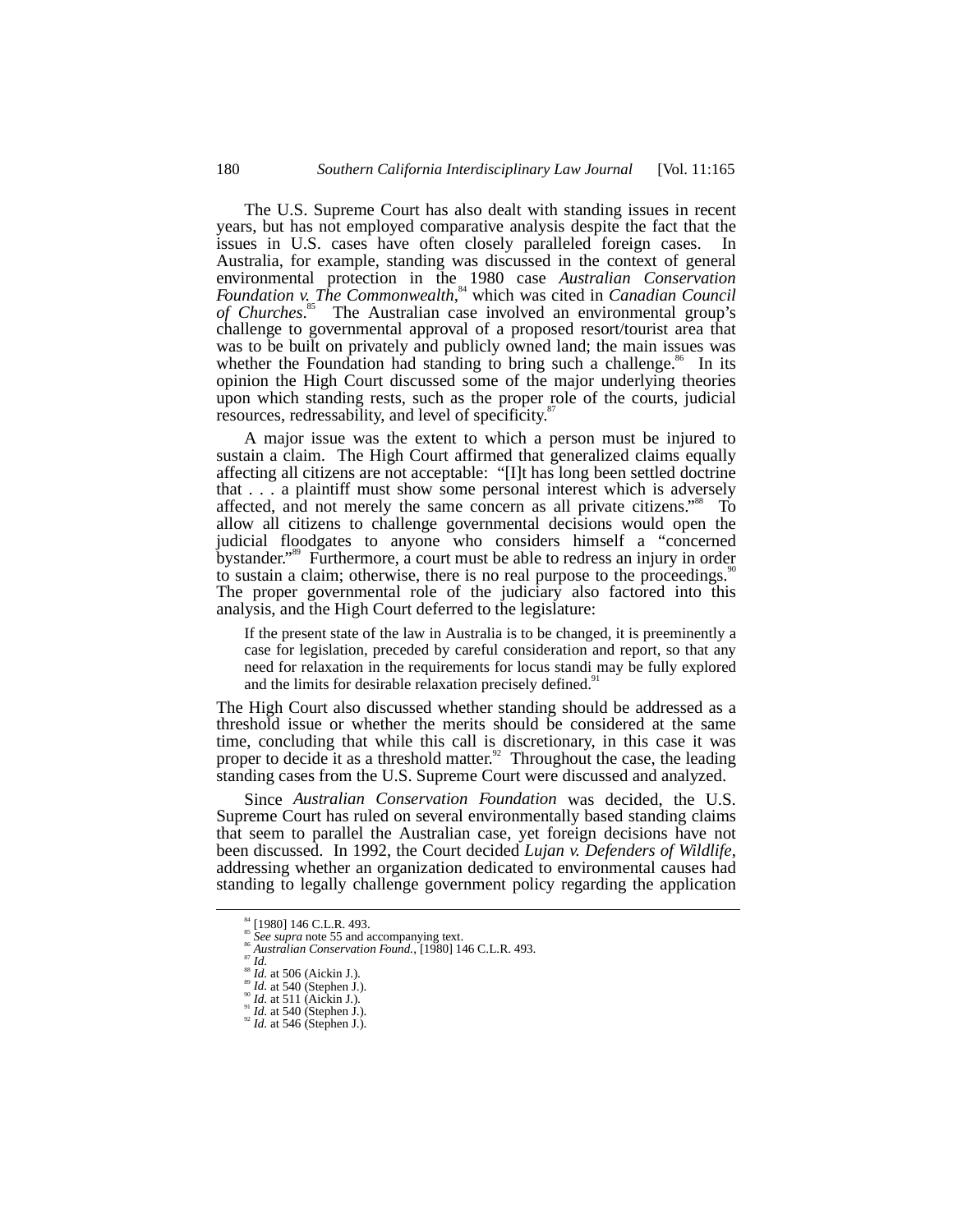of the Endangered Species Act<sup>93</sup> to U.S. activities in foreign countries.<sup>94</sup> The Court stated that the issue could not be settled simply by looking at a provision of the Act which contained a clear "citizen suit" provision that allowed "any person" to commence a civil suit to enjoin violations of the Act. Instead, the Court applied the three-part "irreducible constitutional minimum of standing" test, requiring the plaintiffs to have (a) suffered an injury in fact that (b) was caused by the governmental policy, and (c) would likely be redressed by a favorable decision.<sup>95</sup> These factors are all considered and discussed in *Australian Conservation Foundation*, yet the U.S. Supreme Court did not mention the foreign case. The court rejected the plaintiffs' standing to sue, concluding that the plaintiffs' injuries had not been sufficiently established.

In a 1998 case, *Steel Co. v. Citizens for a Better Environment*, the U.S. Supreme Court addressed whether an association of individuals interested in environmental protection had standing to sue a manufacturing company that had failed to comply with a federal law requiring certain types of companies to disclose hazardous and toxic chemical information.<sup>96</sup> The Court discussed the section of the law that allowed any individual to sue a company for failing to comply if the Environmental Protection Agency was not actively pursuing enforcement. The Court described standing to sue as "part of the common understanding of what it takes to make a justiciable case." Although there seems to be a common understanding of what makes a justiciable case among countries, the U.S. Supreme Court did not mention any foreign decisions. Again the Court denied standing despite the language of the statute, concluding that the injury claimed was not sufficiently redressable by the Court.

In a 2000 case, *Friends of the Earth v. Laidlaw Environmental Services*, the U.S. Court again addressed the issue of standing in the face of a citizensuit provision of a federal law.<sup>98</sup> In this case, the Clean Water Act conferred standing on any person "adversely affected" by noncompliance with the Act.<sup>99</sup> The Court assessed an environmental group's standing according to established precedent, again not mentioning any non-U.S. cases. Unlike the first two examples, however, the Court found that the plaintiffs met the standing requirements.<sup>100</sup>

In these three cases the U.S. Court chose to address standing despite clear legislation conferring access to the courts upon the plaintiffs. Because these issues were outside the scope of the legislation, and thus not textual in nature, alternate viewpoints on exactly the same issue could be instructive. In *Australian Conservation Foundation*, the High Court

<sup>&</sup>lt;sup>93</sup> 16 U.S.C. §1536(a)(2) (1973).<br><sup>94</sup> 504 U.S. 555 (1992).<br><sup>95</sup> *Id.* at 560–61.<br><sup>96</sup> 523 U.S. 83 (1998). The law at issue was the Emergency Planning and Community Right-To-<br>Know Act of 1986 (EPCRA), 42 U.S.C. §11046(a)

vn. Act of 1986 (EPCRA), 42 U.S.C. §11046<br>
97 *Id.* at 102.<br><sup>99</sup> 33 U.S.C. §§1365(a),(g). <sup>100</sup> *Laidlaw Envtl. Servs*, 528 U.S. at 180–88.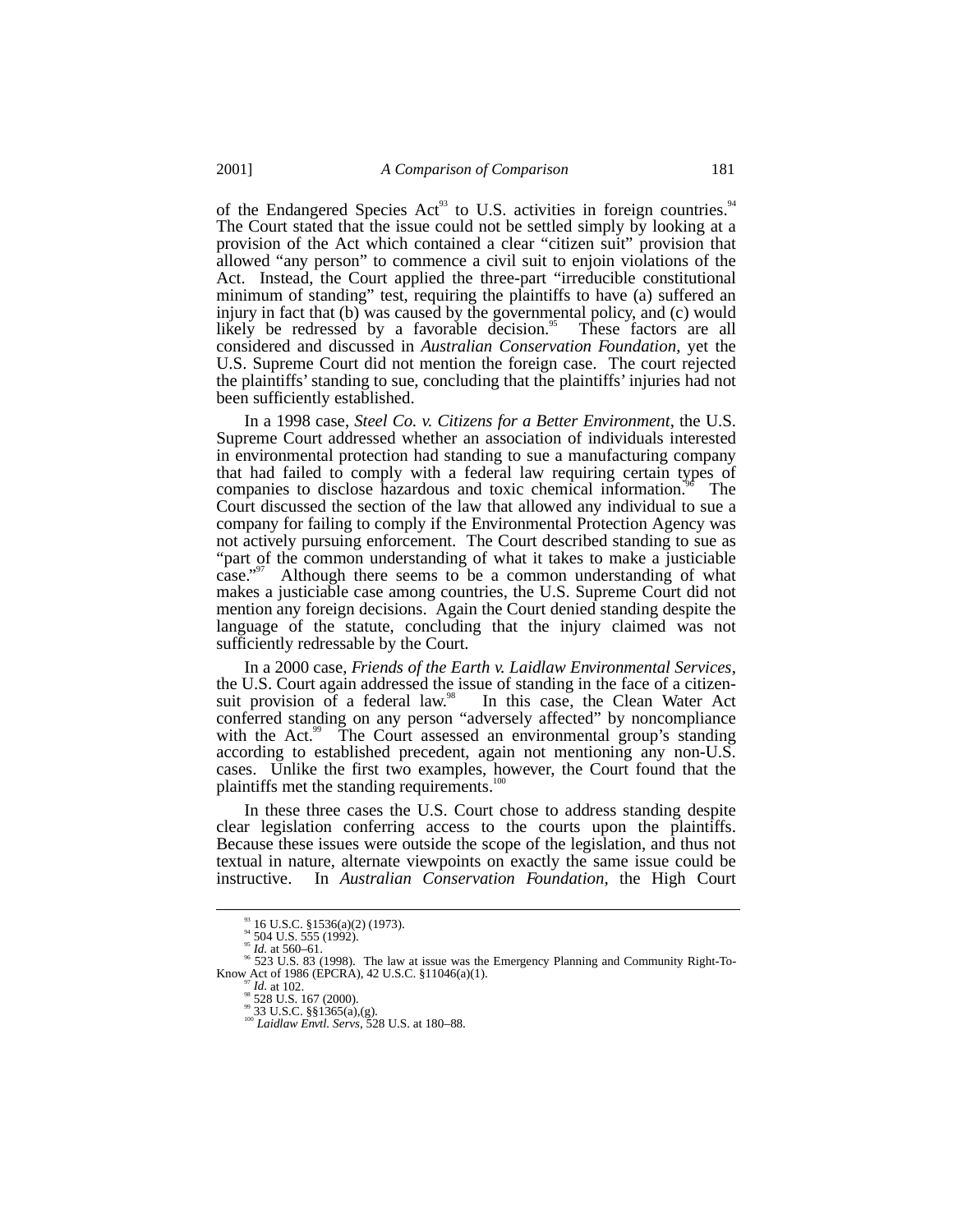discussed not only United States precedent, but also the theoretical underpinnings of standing doctrines. In any of these U.S. cases, the Court could have explored a broader view of standing and its relevance to court systems in general, thus benefiting from Australia's and Canada's wisdom and experience with different standing doctrines. Certainly, it is conceivable that the U.S. Supreme Court may not have wanted to cite *Australian Conservation Foundation* because of the legislative deference the High Court employed, nor *Canadian Council of Churches* because of the broad standing adopted in that case; neither of these would fit with the U.S. Supreme Court's conclusions. Yet the Court could have discussed common theoretical understandings about the need for standing limitations articulated by the High Court to augment the arguments' validity and, if necessary, pointed out that Article III of the U.S. Constitution requires different conclusions. Additionally, the Court could have examined the actual effects of the standing doctrines in Canada and Australia to demonstrate how various theories play out in practice.

By contrast, the standing cases in Australia and Canada seem to demonstrate the essence of global legal dialogue. Although brief, the Canadian Supreme Court's discussion of Australia's standing judgements is indicative of the legal dialogue that can occur between courts. Not only did Canada's Supreme Court discuss Australian High Court judgments and proposals for reform, but it also mentioned the High Court's treatment of a Canadian case that the Canadian Supreme Court itself had cited as precedent. The ability to discuss not only other courts' opinions, but also other courts' treatment of domestic precedent provides an excellent example of the possibilities involved in global legal dialogue. Moreover, the willingness of the Australian High Court and the Canadian Supreme Court to address the decisions and reasoning employed in foreign case law indicates that foreign opinions are seen as a valid source for persuasive authority. They are not treated as inapplicable and irrelevant, but as thoughtful, reasoned arguments worthy of examination.

### B. CRIMINAL SENTENCING

A second area of law that has given rise to significant international discussion is criminal sentencing. Rights of the accused are fundamental to all systems of justice, and the protections provided by jury trials have been respected for centuries. These values are reflected in the text of the constitutions of the United States, Australia, and Canada. In the United States, these issues were recently addressed in the landmark decision of *Apprendi v. New Jersey*, in which the Court ruled, "Other than the fact of a prior conviction, any fact that increases the penalty for a crime beyond the prescribed statutory maximum must be submitted to a jury, and proved beyond a reasonable doubt."<sup>101</sup> This has been called "one of the most important U.S. Supreme Court decisions in years," and has formed the basis

 $101$  530 U.S. 466, 490 (2000).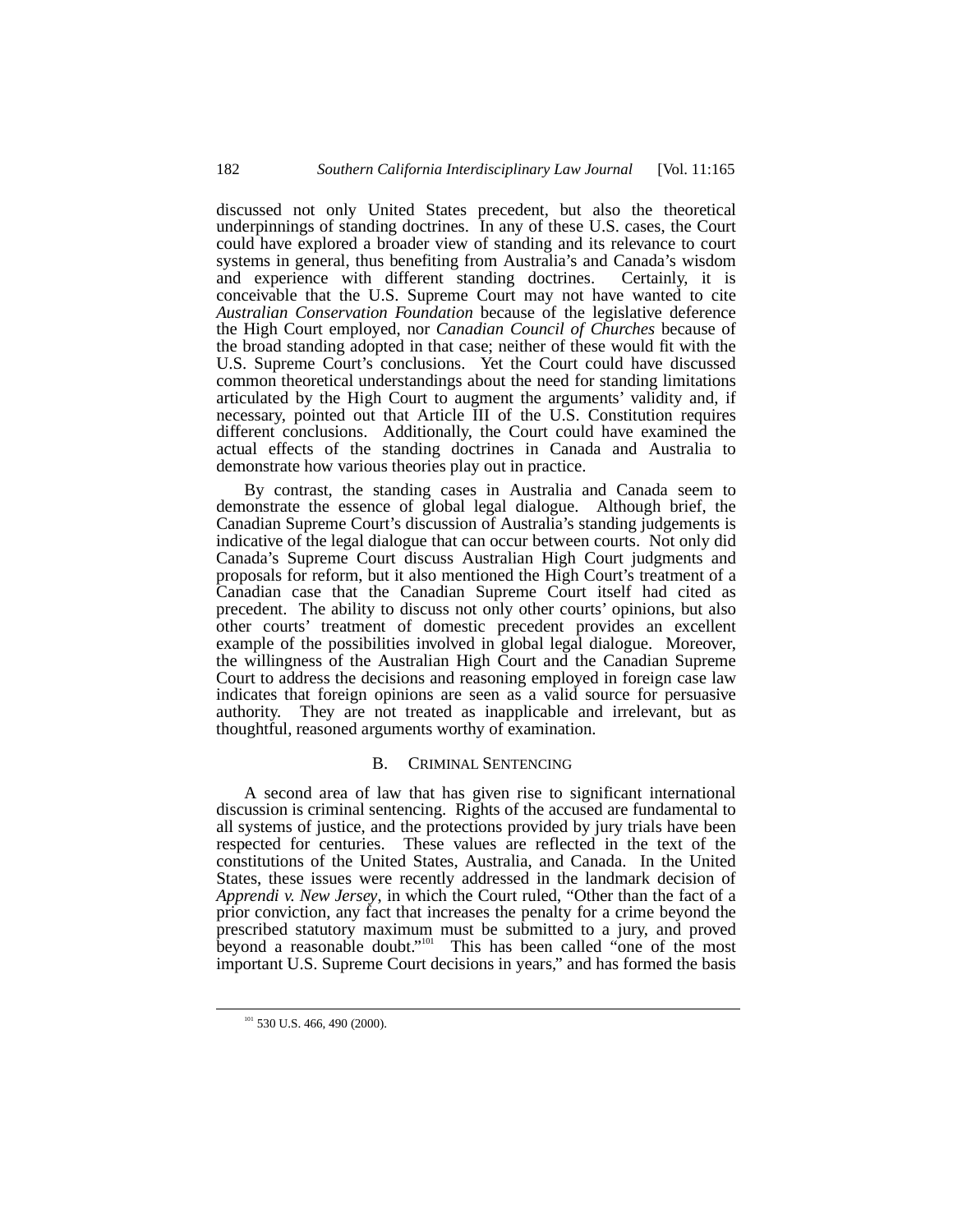of many lower court decisions.102 The reaction to *Apprendi* has been "immediate and dramatic," and although "every lawyer who practices criminal law and every judge who hears criminal cases must deal with Apprendi on a regular basis,"<sup>103</sup> it might surprise them to know that strikingly similar issues were addressed by the Supreme Court of Canada and Australia's High Court in the 1980s. In *Apprendi* and the series of cases leading up to it, however, modern foreign cases have not been cited.

The defendant/appellant in the case was Charles Apprendi, who had fired several bullets into the home of an African-American family which had recently moved into a previously all-white neighborhood. When he was questioned by police, Apprendi admitted that the shooting was racially motivated, but later retracted this statement. After Apprendi pled guilty to several firearms charges, the trial judge sentenced him to twelve years imprisonment, an enhanced sentence based on a New Jersey hate crime statute that resulted in a sentence two years longer than the maximum for the specific offenses charged. The issue before the Supreme Court was whether Apprendi had the constitutional right to have a jury find beyond a reasonable doubt that racial bias was a motivation for the crime, rather than have that determination made by the sentencing judge by a preponderance of the evidence. Thus, an important question was whether racial bias was an element of the crime or a sentencing factor: because elements have to be proven to a jury, but sentencing factors do not.

A similar question was presented to the Australian High Court in 1985 in *Kingswell* v. The Queen.<sup>104</sup> Kingswell was convicted by a jury for conspiring to import narcotics and was sentenced by the trial judge to eleven years' imprisonment.<sup>105</sup> The law provided for several ranges of penalties based on the quantity of narcotics involved, the least of which provided for a maximum of two years and the greatest carried a maximum of twenty-five years.<sup>106</sup> Kingswell argued that because the quantity of heroin that subjected him to a higher penalty was not treated as a separate offense and submitted to a jury, his constitutional right to a jury trial was violated.<sup>107</sup> Here, as in *Apprendi*, an important issue was whether quantity should be treated as a separate element of the crime or as a sentencing factor.

The High Court began by interpreting the text of the law, which allows "the Court" to determine the proper sentence. The High Court concluded that this phrase means the sentencing judge or magistrate, not a jury.<sup>108</sup> The Court then went on to determine whether such a scheme offended Section

<sup>&</sup>lt;sup>102</sup> Erwin Chemerinsky, *A Dramatic Change in Sentencing Practices (Apprendi v. New Jersey)*, TRIAL, Nov. 2000, at 102.<br>TRIAL, Nov. 2000, at 102.<br><sup>104</sup> [1985] 159 C.L.R. 264 (Austl.).

<sup>1&</sup>lt;sup>03</sup> *Id.*<br><sup>104</sup> [1985] 159 C.L.R. 264 (Austl.).<br><sup>105</sup> *Id.* at 265.<br><sup>106</sup> *See* Customs Act 1901–1973, § 233B (Austl.) and Customs Amendment Act 1979, § 235 (Austrl.) (changing the sentences to the levels the Court discusses in *Kingswell*). 107 The right to a trial by jury is in Section 80 of the Australian Constitution, which reads: "The

trial on indictment of any offence against any law of the Commonwealth shall be by jury, and every such trial shall be held in the State where the offence was committed ...."

<sup>&</sup>lt;sup>os</sup> Kingswell, [1985] 159 C.L.R. at 274, 282 (Mason, J., concurring).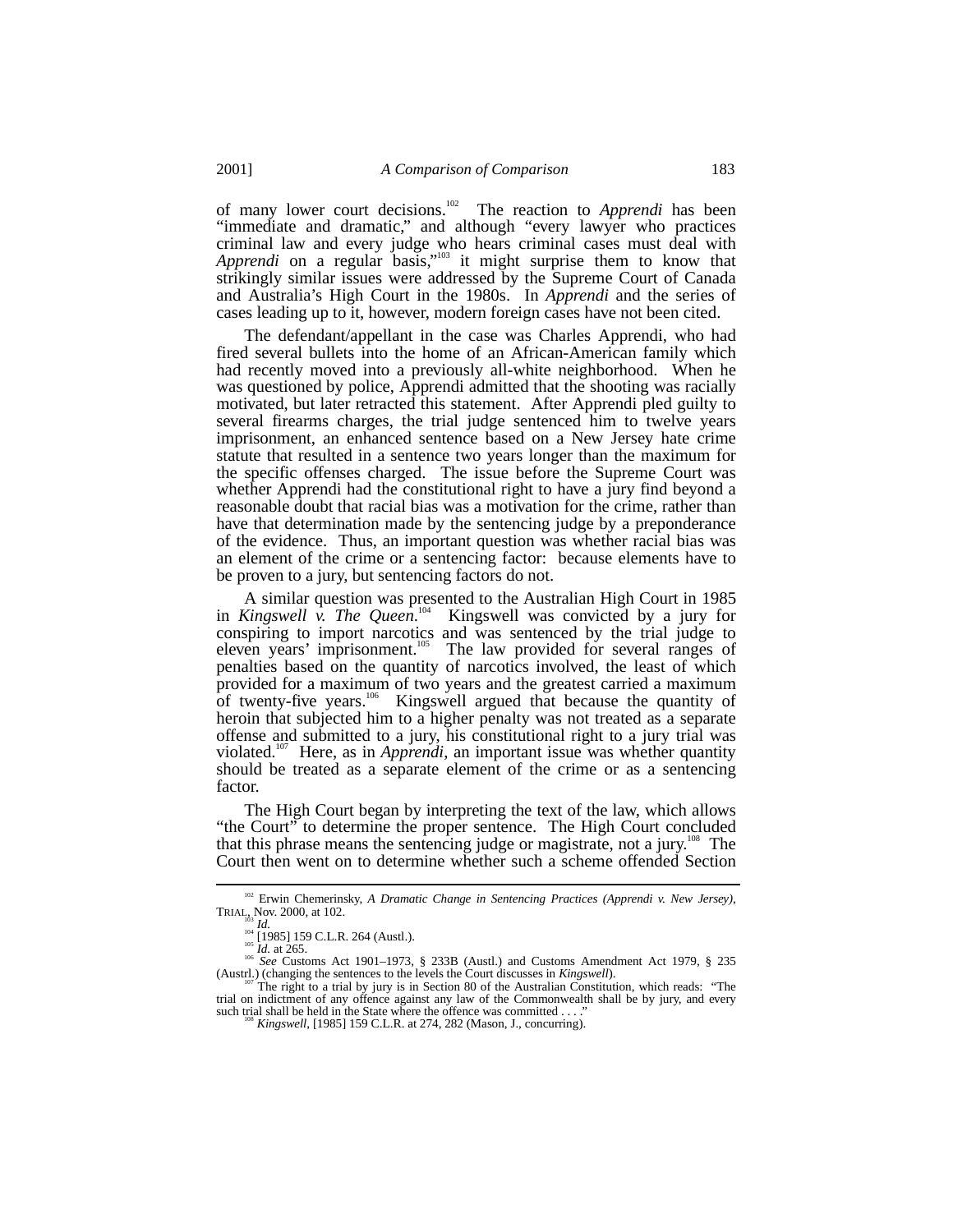80 of the Australian Constitution, which confers a right to a jury trial similar to that of the Sixth Amendment in the United States Constitution.<sup>11</sup> The High Court stressed that it is the legislature's duty to define elements of offenses:

Putting aside, for the moment, s. 80 of the Constitution, there is no fundamental law that declares what the definition of an offence shall contain or that requires the Parliament to include in the definition of an offence any circumstance whose existence renders the offender liable to a maximum punishment greater than that which might have been imposed if the circumstance did not exist. The existence of a particular circumstance may increase the range of punishment available, but yet not alter the nature of the offence, if that is the will of the Parliament.

The majority discussed the decisions of several Australian states, the law in New Zealand, and a Canadian case, all of which made the distinction between aggravating factors that change a lesser offense into a greater one, as opposed to aggravating factors that merely increase the sentence for the same crime.<sup>111</sup> In this case, because the offense did not change, and because the quantity of heroin was not disputed at trial, the majority concluded that "[i]t is quite impossible to suggest that any miscarriage of justice occurred."<sup>112</sup>

Justice Brennan, disagreed with the majority's conclusion: "If an offence were identified for the purpose of s. 80 only by reference to those elements which a jury might find to exist, the guarantee given by s. 80 would be nugatory."<sup>113</sup> In his opinion, crimes that carry different sentencing ranges are separate offenses, and each is subject to Section 80.<sup>114</sup> He stated:

If the Parliament creates what are distinct offences for the purpose of s. 80, the Parliament cannot divide the offences into elements to be tried by the jury and elements to be tried by the judge and, by calling the former elements the 'offence', cast aside the constraints of the Constitution as to the mode of trial of the latter elements.<sup>115</sup>

Justice Deane agreed with Justice Brennan's dissenting view. "The guarantee of s. 80 of the Constitution was not the mere expression of some casual preference for one form of criminal trial. It reflected a deep-seated conviction of free men and women about the way in which justice should be administered in criminal cases."<sup>116</sup> Justice Deane gave a thorough history of juries and indictments, noting that by 1215, English criminal law dictated that criminal suspects had a right to "lawful judgement of his

<sup>&</sup>lt;sup>109</sup> See supra note 107 for the text of Section 80. The Sixth Amendment to the U.S. Constitution reads: "In all criminal prosecutions, the accused shall enjoy the right to a speedy and public trial, by an impartial jury of the State and district wherein the crime shall have been committed . . . ." U.S. CONST.<br>  $\lim_{t \to 0}$  Kingswell, [1985] 159 C.L.R. at 276.<br>  $\lim_{t \to 0}$  Kingswell, [1985] 159 C.L.R. at 276.<br>  $\lim_{t \to 0}$  Kd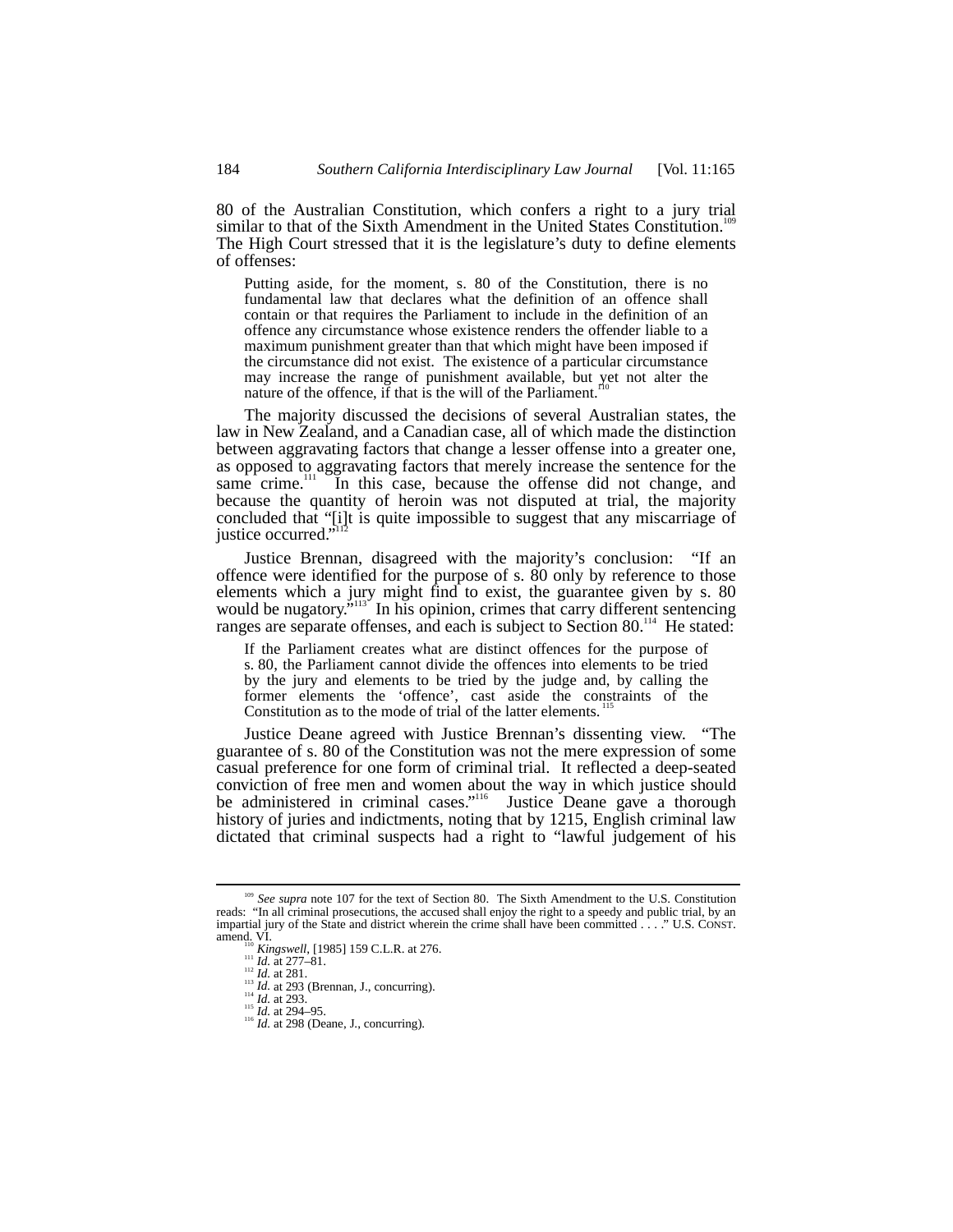equals."<sup>117</sup> He included a discussion of British settlements around the world, including Australia, the United States, and Wales, where the assurance of trial by jury has been established and protected.<sup>118</sup> After quoting the American Supreme Court case *Duncan v. Louisiana*, he discussed the practical importance of juries as they apply to all similar criminal law systems. 119 Based upon both history and modern practices, Justice Deane concluded that "the words of the fundamental law which [s. 80] embodies must, in accordance with settled principles of constitutional interpretation, be given their full force and effect."<sup>12</sup> ' Justice Deane argued that because the definition of a crime should determine the extent to which one is subjected to punishment, the factors which resulted in increased sentences must be treated as elements subject to the guarantee of Section  $80<sup>12</sup>$ 

Two years after *Kingswell*, Canada's Supreme Court dealt with a similar issue in *R. v. Lyons*. 122 Canada's criminal code allowed a sentencing judge to determine whether a habitual criminal was a "dangerous offender," and if so, sentence the criminal to an indeterminate period in prison.<sup>123</sup> The issue was whether this violated the Canadian Charter of Rights and Freedoms, including Section 11, which guarantees the right to a jury trial.<sup>124</sup> Lyons, like Apprendi, had plead guilty to four charges, and during sentencing discovered that the Crown planned to bring a dangerous offender application before the court to have him sentenced indeterminately.<sup>125</sup> Based upon medical and psychological evidence Based upon medical and psychological evidence showing Lyons to be sociopathic, indifferent to the lives of others, and capable of understanding the law yet irresponsive to it, the judge ruled that Lyons was a dangerous offender and sentenced him for an indeterminate period of time. $12$ 

"The key issue, for s. 11 purposes," Justice La Forest wrote for the majority, "is whether the Crown application to declare the offender a dangerous offender is equivalent to 'charging' the offender with 'an offence.'"<sup>127</sup> The Court affirmed that being a dangerous offender is not a crime in and of itself, and thus the declaration of dangerousness is simply part of the sentencing process.<sup>128</sup> This, however, did not end the Court's

<sup>&</sup>lt;sup>117</sup> *Id.* at 298–99.<br>
<sup>117</sup> *Id.* at 300–01.<br>
<sup>12</sup> *Id.* at 320–22.<br>
<sup>12</sup> *Id.* at 320–22.<br>
<sup>121</sup> *Id.* at 320–22.<br>
<sup>121</sup> *Il.* 937] 2 S.C.R. 309 (Can.).<br>
<sup>124</sup> The right to a jury trial is found in Section 11(f) of the reads: "Any person charged with an offence has the right . . . to the benefit of trial by jury where the maximum punishment for the offence is imprisonment for five years or a more severe punishment." The law was also challenged as offending Section 7, which guarantees the right not to be deprived of liberty except "in accordance with the fundamental principles of justice"; Section 9, which guarantees the right not to be arbitrarily detained or imprisoned; and Section 12, which guarantees protection from cruel or not to be arbitrarily detained or imprisoned; and Section 12, which guarantees protection from cruel or unusual punishment.<br><sup>125</sup> *Lyons*, [1987] 2 S.C.R. at 318–19.<br><sup>126</sup> *Id.* at 319–20.<br><sup>127</sup> *Id.* at 350. <sup>128</sup> *See id.*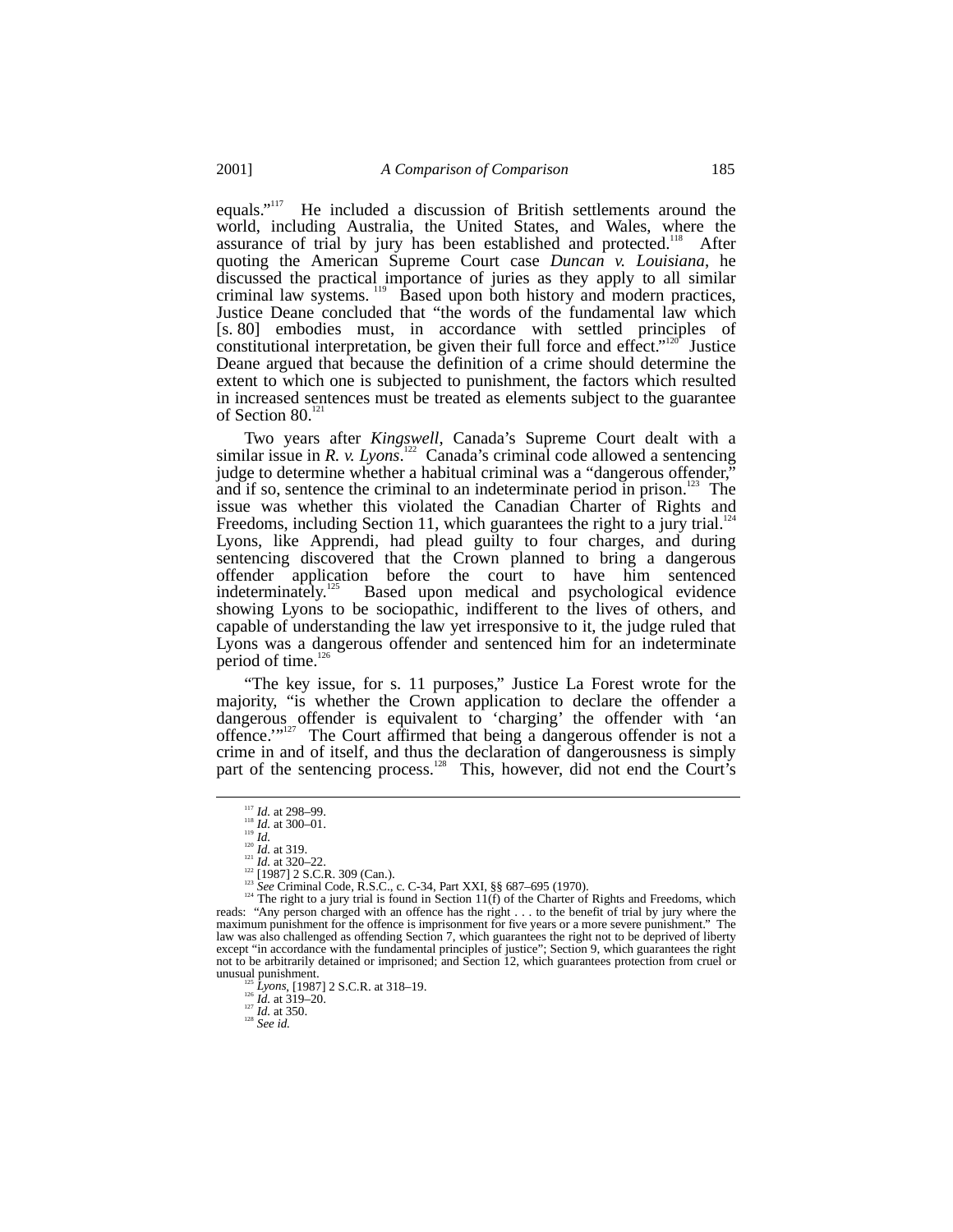analysis and did not mean that a jury determination was not required; merely because it was a sentencing factor did not mean it was "in accordance with the fundamental principles of justice," a guarantee in Section 7 of the Charter.<sup>129</sup> To properly analyze the issue, the Court reasoned, "the focus must be on the functional nature of the proceeding and on its potential impact on the liberty of the individual."<sup>130</sup>

The Canadian Supreme Court turned to American case law from the U.S. Supreme Court and lower courts to illustrate the possible parameters of the debate, using cases that dealt primarily with the use of hearsay evidence at sentencing hearings.<sup>131</sup> The Court included a cite to *Duncan v*. *Louisiana*, just as the Australian Court had in *Kingswell* and as the *Apprendi* Court would thirteen years later.<sup>132</sup> Supreme Court did not fully adopt the American view, it recognized the value of comparison:

Quite apart from the specific conclusions of the American courts . . . I would adopt the functional reasons given by those courts for viewing the 'labelling' hearing to be the kind of hearing that attracts a high level of procedural protection for the offender. . . . Nevertheless, I would conclude that it is not required, as a constitutional matter, that the determination of dangerousness be made by a jury.<sup>13</sup>

Noting that procedural safeguards follow the determination of dangerousness, including a right to judicial review of the offender's status every three years, the Canadian Supreme Court concluded that a jury trial to determine whether one was a dangerous offender was not constitutionally necessary.

Justice Lamer disagreed: "In my view, a person against whom an application [for a dangerous offender determination] is brought is a 'person charged with an offence' under s. 11 of the Charter and is entitled to the particular guarantees set out in s. 11."<sup>34</sup> In Justice Lamer's opinion, the fact that a penalty could be imposed based upon such a determination meant that it was an offense, not just a sentencing factor, and that the defendant was entitled to a jury trial.

The dissenting arguments of Justice Deane in Australia and Justice Lamer in Canada were echoed by the U.S. Supreme Court in *Apprendi*, but they were not discussed. In the majority opinion, Justice Stevens wrote:

New Jersey threatened Apprendi with certain pains if he unlawfully possessed a weapon and with additional pains if he selected his victims with a purpose to intimidate them because of their race. As a matter of simple justice, it seems obvious that the procedural safeguards designed to

<sup>1&</sup>lt;sup>29</sup> *Id.* at 320.<br><sup>130</sup> *Id.* at 354–60.<br><sup>132</sup> *Id.* at 358. <sup>133</sup> *Id.* at 360–61.<br><sup>134</sup> *Id.* at 373 (Lamar, J., dissenting in part).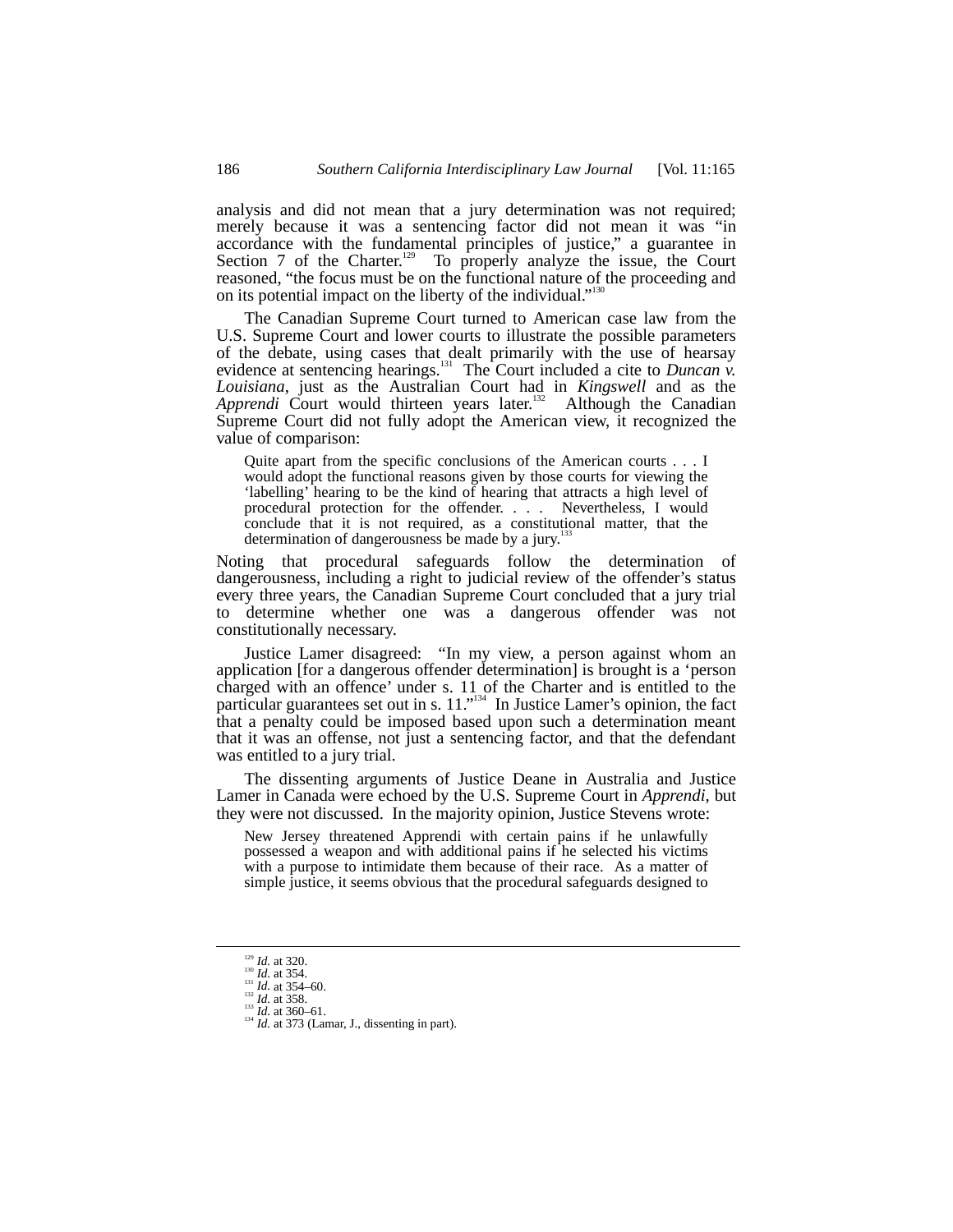protect Apprendi from unwarranted pains should apply equally to the two acts that New Jersey has singled out for punishment.

The Court could have used Justice Deane's or Justice Lamer's reasoning to support its point of view––they argued similar issues based on the same basic fundamental notions of justice. The issues had been reasoned out by intelligent, educated people, and they had been constructed against the powerful reasoning of the majorities of the two Courts. Nevertheless, foreign law went unmentioned by the U.S. Supreme Court. Indeed, Justice Thomas, in his lengthy concurrence, wrote, "I am aware of no historical basis for treating as a nonelement a fact that by law sets or increases punishment."

There is such a historical basis in modern history––in similar systems *outside* of the United States.<sup>137</sup> Justice Thomas also remarked, "In fact, it is fair to say that *McMillan* began a revolution in the law regarding the definition of 'crime.'"138 *McMillan v. Pennsylvania*, the case in which the U.S. Supreme Court first analyzed certain facts as "sentencing factors" as opposed to elements, was decided in 1986, a year after *Kingswell* was decided in Australia.<sup>139</sup> Consideration of these foreign opinions may have helped clarify these issues, even if only to reject them in favor of United States precedent.

The recognition of foreign opinions could have supplied the Court with powerful information; the dissents in the foreign cases paralleled the majority's arguments in *Apprendi*. For example, the majority pointed out that "the historical foundation for our recognition of these principles extends down centuries into the common law.<sup>5140</sup> Justice Deane's lengthy history of English common law dating from 1215 and its evolution in Australia, the United States, and Wales could have been useful to support this position. The only history discussed in *Apprendi* is that of the U.S. and its various states; no mention is made of other countries that have developed from the same common law origins.

Other aspects of the *Apprendi* opinions are supportable by the dissents in *Kingswell* and *Lyons*. For example, Justice Thomas defined "elements" of a crime by their impact on punishment:

[A] "crime" includes every fact that is by law a basis for imposing or increasing punishment. . . . One need only to look to the kind, degree, or range of punishment to which the prosecution is by law entitled for a

<sup>&</sup>lt;sup>135</sup> *Apprendi*, 530 U.S. 466, 476 (1999).<br><sup>136</sup> *Id.* at 521 (Thomas, J., concurring).<br><sup>137</sup> The dissenting opinions in *Apprendi* dispute Justice Thomas's arguments that history and<br><sup>137</sup> The dissenting opinions in *App* precedent, even within the U.S., support the majority's conclusion. *See id.* at 525, 566 (O'Connor, J., dissenting, and Brever, J., dissenting).

dissenting, and Breyer, J., dissenting).<br><sup>139</sup> *Id.* at 518. 139 (1986). At issue in this case was a Pennsylvania statute that imposed a mandatory minimum sentence if a judge found, by a preponderance of the evidence, that the defendant used a firearm during the course of one of the specified felonies. *Id*. at 81. The Court ruled that the sentencing scheme was permissible, partly because it did not subject the defendant to punishment beyond what would otherwise be the maximum allowable sentence. *Id.* at 87–88. <sup>140</sup> *Apprendi*, 530 U.S. at 477.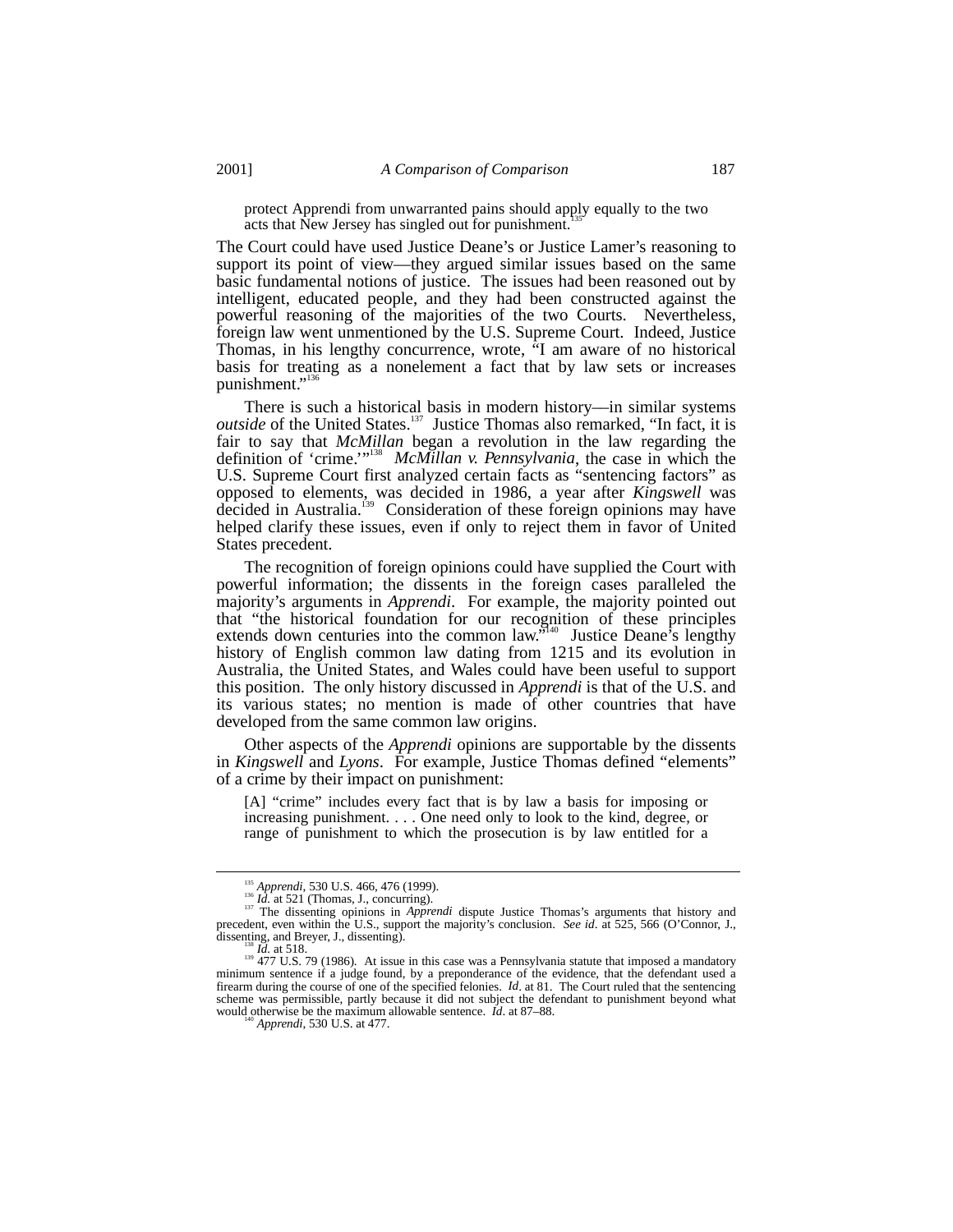given set of facts. Each fact necessary for that entitlement is an element.

Australia's Justice Brennan gave a similar definition in *Kingswell*:

[A]n offender's liability to punishment depends on the facts which are determined by a plea or verdict of guilty. What is a criminal offence? A criminal offence can be identified only in terms of its factual ingredients, or elements, and the criminal penalty which the combination of elements attracts.<sup>1</sup>

Canada's Justice Lamer's definition of a crime also focused on punishment:

Generally speaking, a person is "charged with an offence" under s. 11 if and as of the moment that a formal allegation is made against him which, if found to be true, will give a judge jurisdiction to impose a criminal or penal sanction against him.<sup>14</sup>

That these definitions are based on the same fundamental ideas of what a crime should be is indicative of the similarity of the three Courts' arguments. And, although each was based on a different text, the common law principles are so similar that the minor constitutional differences are irrelevant.

The dissenters in *Apprendi* also could have benefited from the Canadian and Australian cases; their positions paralleled those of the majorities in the other two countries. This could be persuasive in and of itself––the fact that some of the world's leading jurists had reached the same conclusions could have encouraged the majority to rethink their positions. More specifically, the majorities of these high courts had already developed reasoning and arguments based on the same principles that the *Apprendi* dissenters were promoting. For example, Justice O'Connor wrote in her dissent, "Indeed, it is remarkable that the Court cannot identify a *single instance*, in the over 200 years since the ratification of the Bill of Rights, that our Court has applied, as a constitutional requirement, the rule it announces today." 144 This argument––that such protections are not constitutionally required––could have been more persuasive had it mentioned that foreign courts with guarantees almost identical to those in our Bill of Rights had come to the same conclusion. The majority in *Lyons*, for example, found that a jury trial for sentencing enhancements was not constitutionally mandated: "[Section] 7 of the *Charter* entitles the appellant to a fair hearing; it does not entitle him to the most favourable procedures that could possibly be imagined." 145 Australia's *Kingswell* majority came to a similar conclusion: "To understand s. 80 as requiring the Parliament to include in the definition of any offence any factual ingredient which would have the effect of increasing the maximum punishment to which the offender would be liable would serve no useful

<sup>&</sup>lt;sup>141</sup> *Id.* at 501 (Thomas, J., concurring).<br><sup>142</sup> *Kingswell*, [1985] 159 C.L.R. 264, 292 (Austl.) (Brennan, J., concurring).<br><sup>143</sup> *Lyons*, [1987] 2 S.C.R. 309, 373 (Can.) (Lamer, J., dissenting in part).<br><sup>144</sup> *Apprend*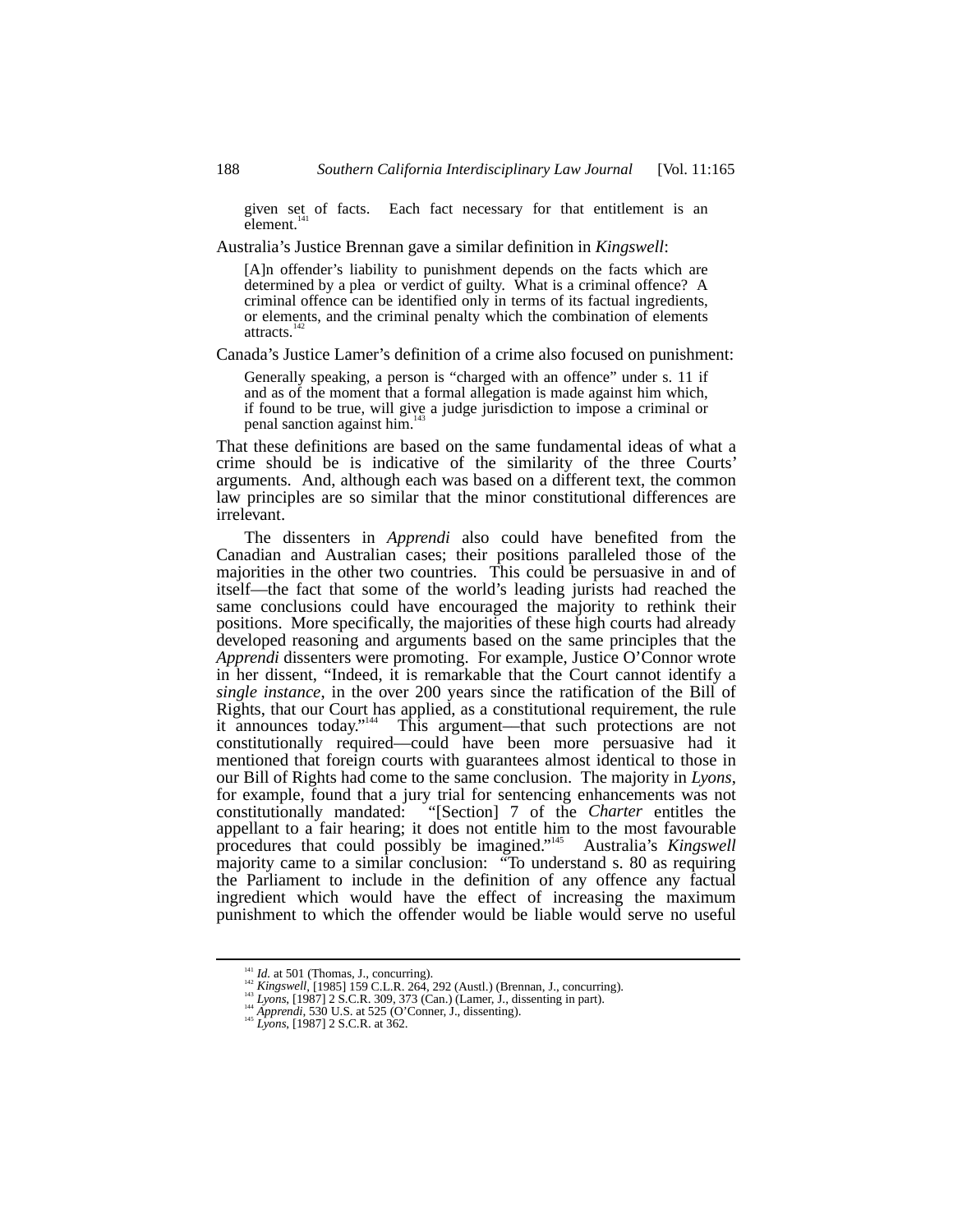constitutional purpose  $\dots$  ."<sup>146</sup> However, the arguments by the two foreign Courts were not discussed.

It can be argued that the Supreme Court need not discuss the decisions of other high courts because it cannot be bound by foreign decisions. In *Apprendi*, however, Justice Thomas spent page after page supporting his arguments by discussing state court decisions which, although indicative of American practices, are also not binding on the Supreme Court. Another interesting use of nonbinding authority in a number of cases is the Court's reliance on amicus curiae briefs which often provide technical information, include arguments or authorities not included in parties' briefs, and are cited in opinions. $147$  Importantly, amicus briefs have been shown to have an effect on the Supreme Court's decisionmaking.<sup>148</sup> These briefs are accepted from many different disciplines, including history, sociology, psychology, law, and science, demonstrating the Court's willingness to look beyond traditional legal authority for assistance in decisionmaking. The Brandeis brief in *Muller v. Oregon*<sup>149</sup> and the social science data relied upon in *Brown v. Board of Education*<sup>150</sup> are prime examples: the Court attributed much of its reasoning to the amici in these cases, despite the fact that the briefs are in no way binding authority. It seems logical that the decisions and opinions in foreign cases that address similar legal issues from a judicial perspective would be at least as important and persuasive as briefs filed by what Justice Scalia has called "self-interested organization[s]."<sup>151</sup>

It should be noted that the U.S. Supreme Court does not *always* reject foreign references. For example, in the assisted suicide case *Washington v. Glucksberg* the Court discussed current issues about euthanasia in Canada, New Zealand, Australia, Britain, and Colombia.<sup>152</sup> Much of their information, however, came not from court discussions on these issues (there were only two court cases cited), but from newspaper articles. This type of cursory discussion of other countries' laws, which the Court placed in a footnote, arguably cannot be considered in-depth comparative law on the same grounds as Canada's and Australia's use of comparison.

An interesting discussion of foreign practices by the U.S. Supreme Court appeared in *Stanford v. Kentucky*. 153 The issue in this case was whether the imposition of capital punishment of juvenile offenders was

<sup>&</sup>lt;sup>146</sup> *Kingswell*, [1985] 159 C.L.R. at 277.<br><sup>147</sup> *See* Joseph D. Kearney and Thomas W. Merrill, *The Influence of Amicus Curiae Briefs on the Supreme Court*, 148 U. PA. L. REV. 743, 745 (2000).

<sup>&</sup>lt;sup>148</sup> Stephanie Tai, *Friendly Science: Medical, Scientific, and Technical Amici Before the Supreme*<br>Court, 78 WASH. U. L.Q. 789, 794–95 (2000).

Court, 78 WASH. U. L.Q. 789, 794–95 (2000).<br><sup>149</sup> 208 U.S. 412 (1908).<br><sup>150</sup> 347 U.S. 483 (1954). Interestingly, in Brown and other desegregation cases the federal<br>government filed amicus briefs urging the Court to consid international context, which the Court did. *See* MARY L. DUDZIAK, COLD WAR CIVIL RIGHTS: RACE AND THE IMAGE OF AMERICAN DEMOCRACY 90–114 (2000). The Court's written opinion in Brown, however, "[c]haracteristically . . . ignored this international context [in] its decision." Davis, *supra* note 153, at 427.<br>
153, at 427.<br>
<sup>151</sup> Jaffee v. Redmond, 518 U.S. 1, 36 (1996) (Scalia, J., dissenting).<br>
<sup>152</sup> 521 U.S. 702, 718 n.16 (1997).<br>
<sup>153</sup> 492 U.S. 361 (1989).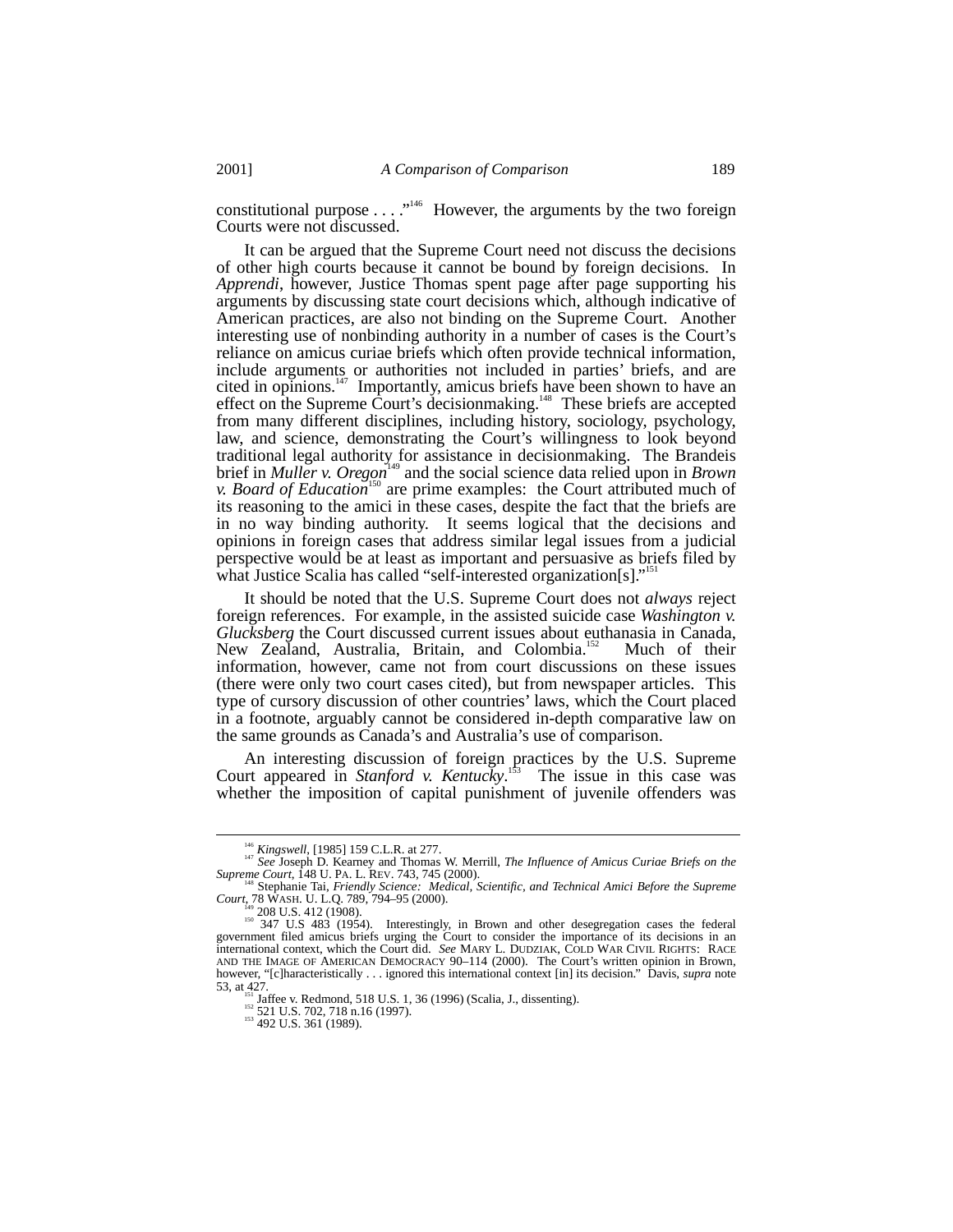cruel and unusual punishment prohibited by the Eighth Amendment.<sup>154</sup> The majority, in a footnote, again rejected the dissent's use of foreign standards:

We emphasize that it is *American* conceptions of decency that are dispositive, rejecting the contention of the petitioners and their various *amici* (accepted by the dissent) that the sentencing practices of other countries are relevant. . . . [T]he practices of other nations . . . cannot serve to establish the first Eighth Amendment prerequisite, that the practice is accepted among *our* people.

Although this is the type of rejection of comparison often seen in the U.S. Supreme Court, a more unique use of comparison is that of the dissent. Justice Brennan's dissenting opinion discussed the practices of other countries, noting that nearly all Western European nations have either abolished or seriously limited the use of the death penalty. He noted that only eight executions of juveniles had been carried out in the previous decade, including three in the U.S. "The other five executions were carried out in Pakistan, Bangladesh, Rwanda, and Barbados."<sup>156</sup> The world view embodied in this analysis seems to reflect the sentiment "we don't want to be like *them*"––almost as if the dissent could shame the majority into taking its position. It does not include a discussion of other countries' reasons for abolishing or limiting the death penalty, nor cases in which these decisions have been reached. Thus, the mere existence of the prohibition in other countries was used to persuade, rather than rely on the purposes and reasons such practices are banned elsewhere.

#### IV. CONCLUSION

As the world becomes increasingly globalized and information technology brings nations together in more sophisticated ways, we are faced with opportunities to learn from other countries' reasoning, wisdom, and mistakes. There are many nations facing similar legal questions that involve the theories that underlie legal systems, such as rights of the accused and the role of juries, or access to the courts and the authority of the judiciary. These types of issues are not bound by different texts; they involve universal principles of justice. Justices in Canada and Australia promote the use of foreign case law as persuasive authority in addressing such legal concerns, using other countries' cases both to defend arguments and to refute them, and to clarify a position through comparison and contrast. But, such practices are often rejected by U.S. justices, despite the fact that comparison has proven to be workable in practice, and that it need not be stifled by minor textual differences. Learning from other countries' experiences can only enhance and clarify what is best within our own legal system; ignoring the decisions and opinions from around the world is turning our backs on a valuable jurisprudential resource. The result is that we, as a country, miss out on the wisdom and experience of nations with

<sup>&</sup>lt;sup>154</sup> *Id.* at 361–62.<br><sup>155</sup> *Id.* at 369 n.1 (third emphasis is added) (citations omitted).<br><sup>156</sup> *Id.* at 389 (Brennan, J., dissenting) (citation omitted).